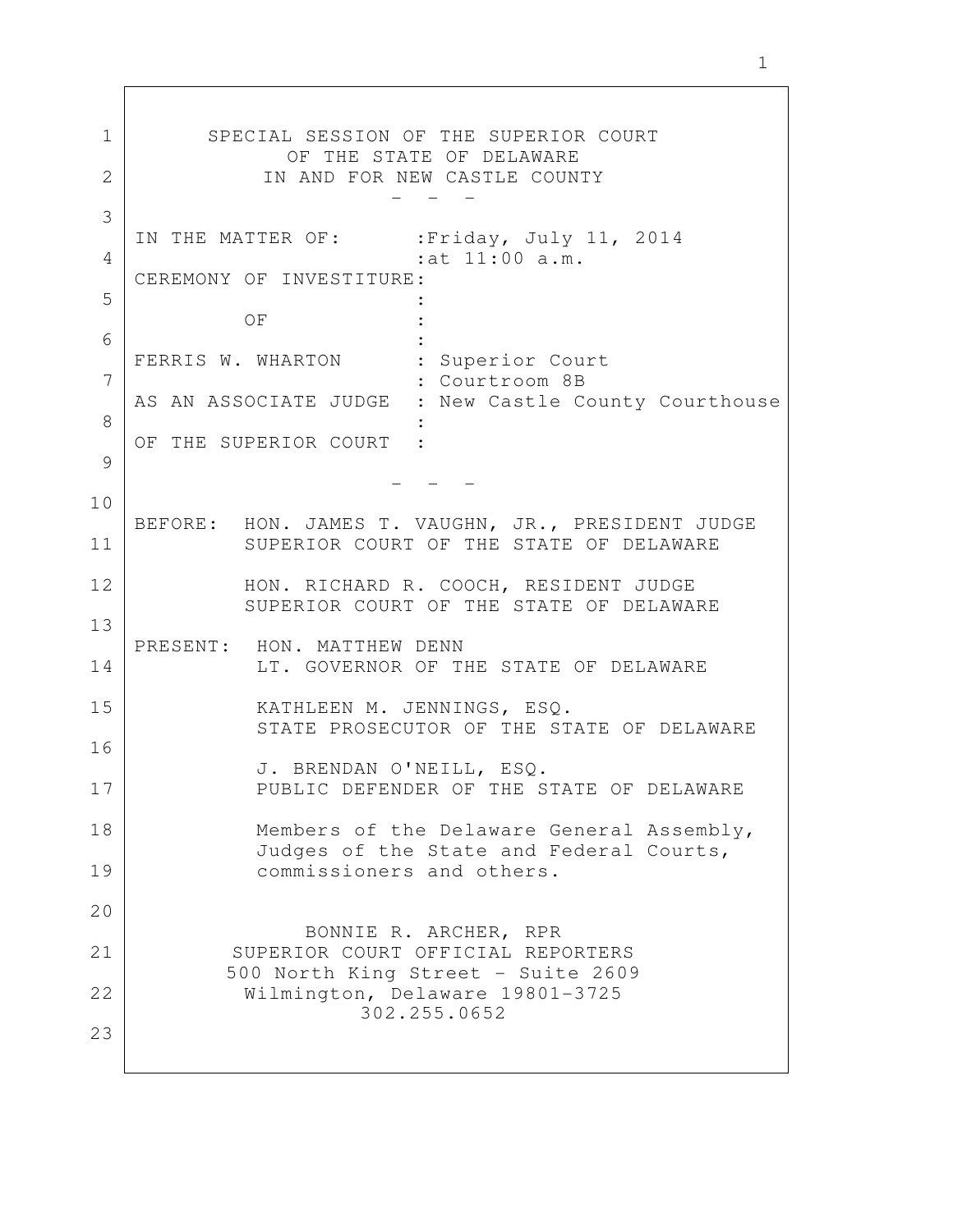Present: As noted. - - - PRESIDENT JUDGE VAUGHN: Good morning, everyone. Welcome to this special session of the Superior Court for the Investiture of Ferris W. Wharton as a judge in this court. Please remain standing for the invocation of Reverend Don Godwin of Aldersgate United Methodist Church. REVEREND GODWIN: Bow your heads with me. Almighty and eternal God just and merciful judge of all creation, look down from heaven this day upon your faithful servant, Ferris Wharton, chosen by those who know him best, given authority to administer justice among the peoples, to protect the innocent and to pass sentence on and punish the quilty. Grant to him, Almighty God, the gift of your holy wisdom, a spirit of discernment and your holy grace that he may boldly, discretely and mercifully fulfill the duties of his charge as Superior Court Judge in the well-being of your people and justice in your 1 2 3 4 5 6 7 8 9 10 11 12 13 14 15 16 17 18 19 20 21 22 23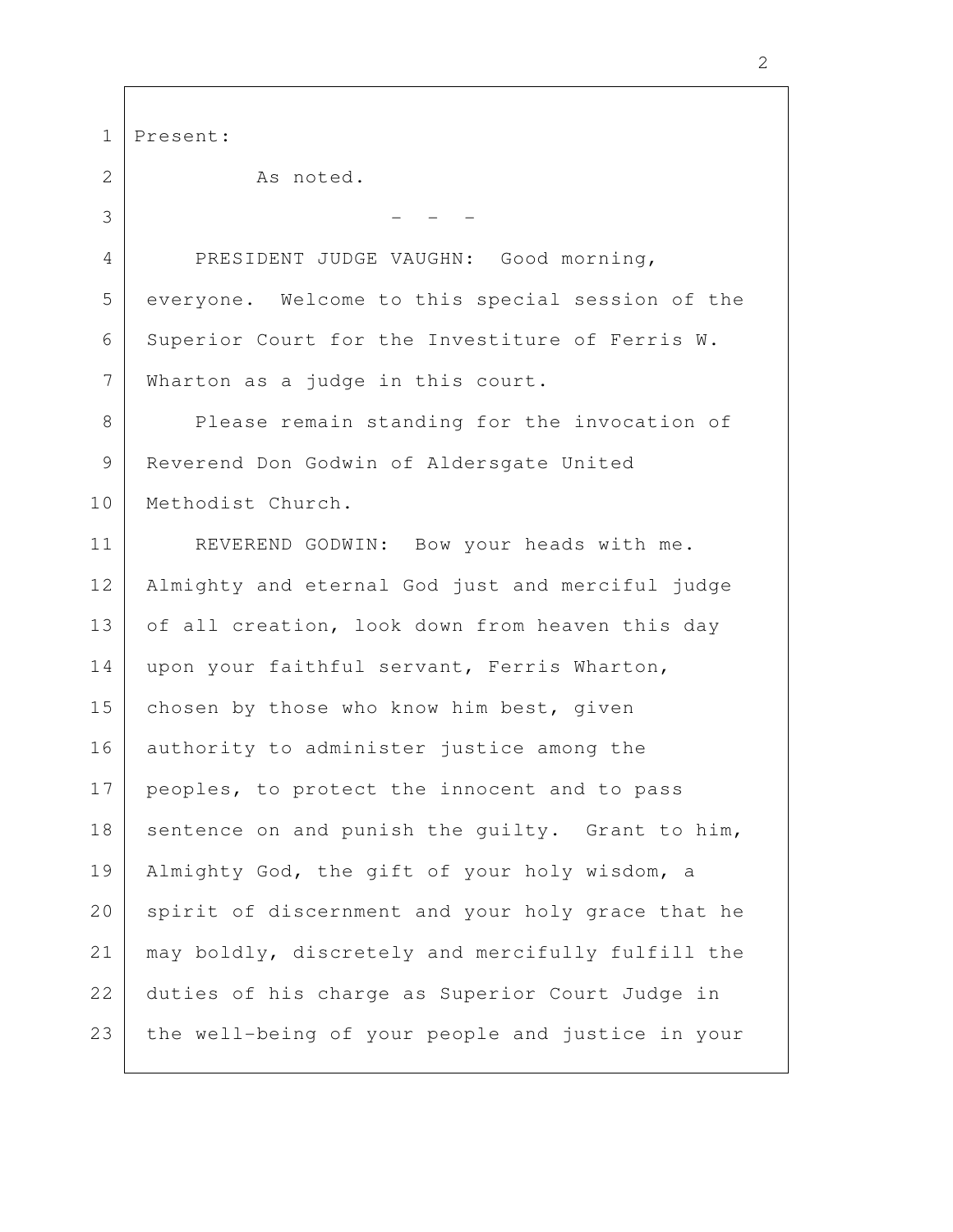holy name. Amen. PRESIDENT JUDGE VAUGHN: Thank you, Reverend. Please also remain standing for the Pledge of Allegiance led by Judge Wharton's nephew, Kevin C. Wharton. (Whereupon, the Pledge of Allegiance was recited.) PRESIDENT JUDGE VAUGHN: All right. Now, please be seated. Ladies and gentlemen, seated with me on the bench today is Resident Judge Richard R. Cooch, the resident judge in New Castle County. In a few minutes, Judge Wharton will be seated here to my left, and in the jury box are the Superior Court Judges and Commissioners with robes on for this special session of the Court. The Court recognizes the family members and many friends of our next Superior Court Judge, who are present today, and in particular, Judge Wharton's brother, Guy L. Wharton, Jr., and his sister-in-law, Susan Wharton, and their children, Kevin, Abbey and Kyle. Also, Judge Wharton's 1 2 3 4 5 6 7 8 9 10 11 12 13 14 15 16 17 18 19 20 21 22 23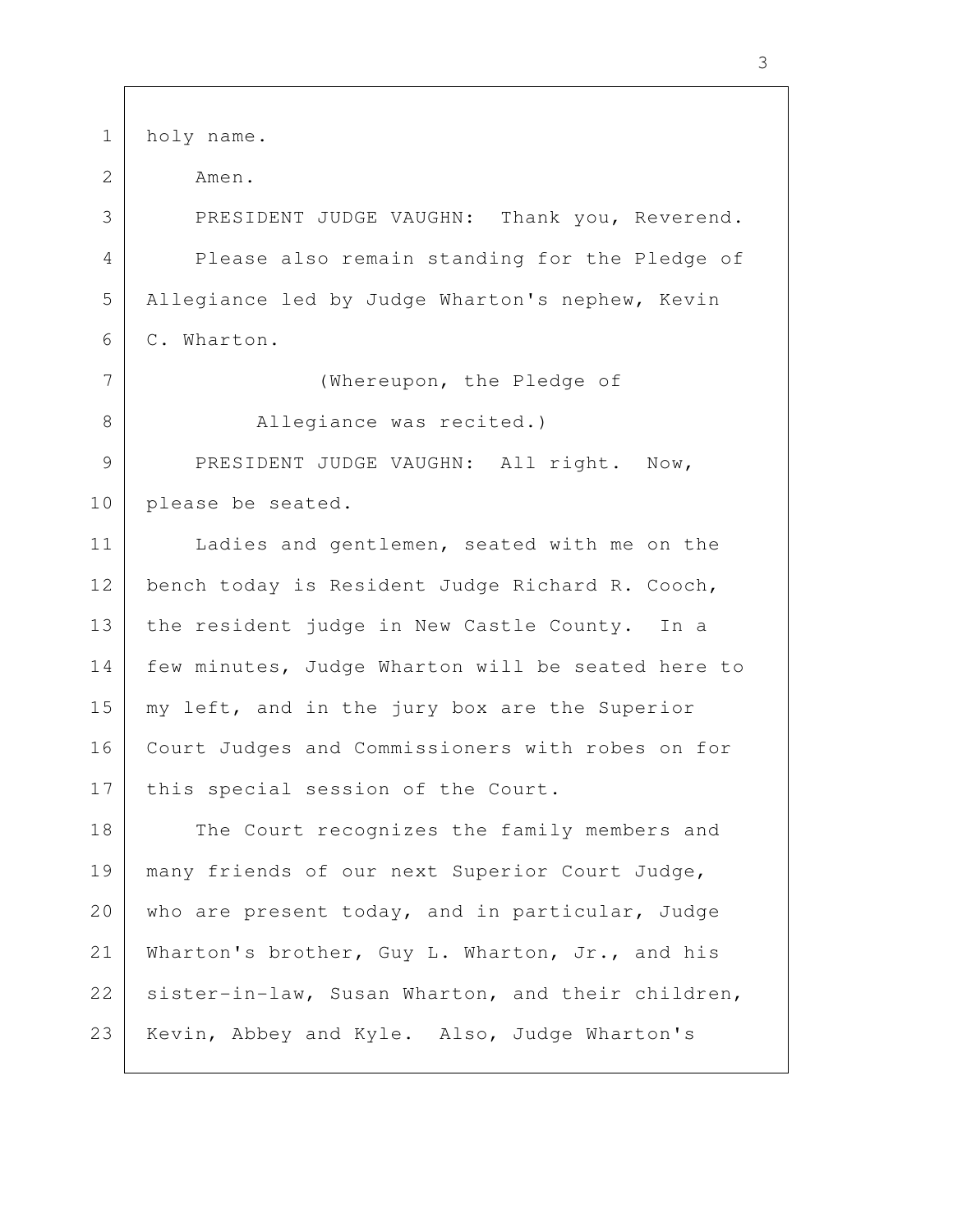| $\mathbf 1$    | niece, Kate Williams, and her children, Devin and |
|----------------|---------------------------------------------------|
| $\overline{2}$ | Callie, and Judge Wharton's nephew, Michael       |
| 3              | Miller and his daughter, Grace.                   |
| 4              | The Court also recognizes Lieutenant Governor     |
| 5              | Matthew Denn, other elected and appointed         |
| 6              | officials and members of the Delaware Judiciary   |
| $\overline{7}$ | and the Bar.                                      |
| 8              | To all, a warm and special welcome to the         |
| 9              | Superior Court.                                   |
| 10             | We are here today to commemorate the              |
| 11             | beginning of Ferris Wharton's career as a member  |
| 12             | of the Superior Court, our State's general        |
| 13             | jurisdiction trial court. The proceeding is one   |
| 14             | of investiture, where the historical robing is of |
| 15             | special ceremony, significance and public         |
| 16             | commitment under oath.                            |
| 17             | The robe itself is a symbol of impartially        |
| 18             | and the judge's solemn duty to administer equal   |
| 19             | justice on behalf of the people we serve.         |
| 20             | We will now proceed with the oath. Judge          |
| 21             | Wharton's niece, Kathleen Williams, will hold the |
| 22             | Bible and his brother, Guy, will then assist with |
| 23             | the robe.                                         |

 $\Gamma$ 

4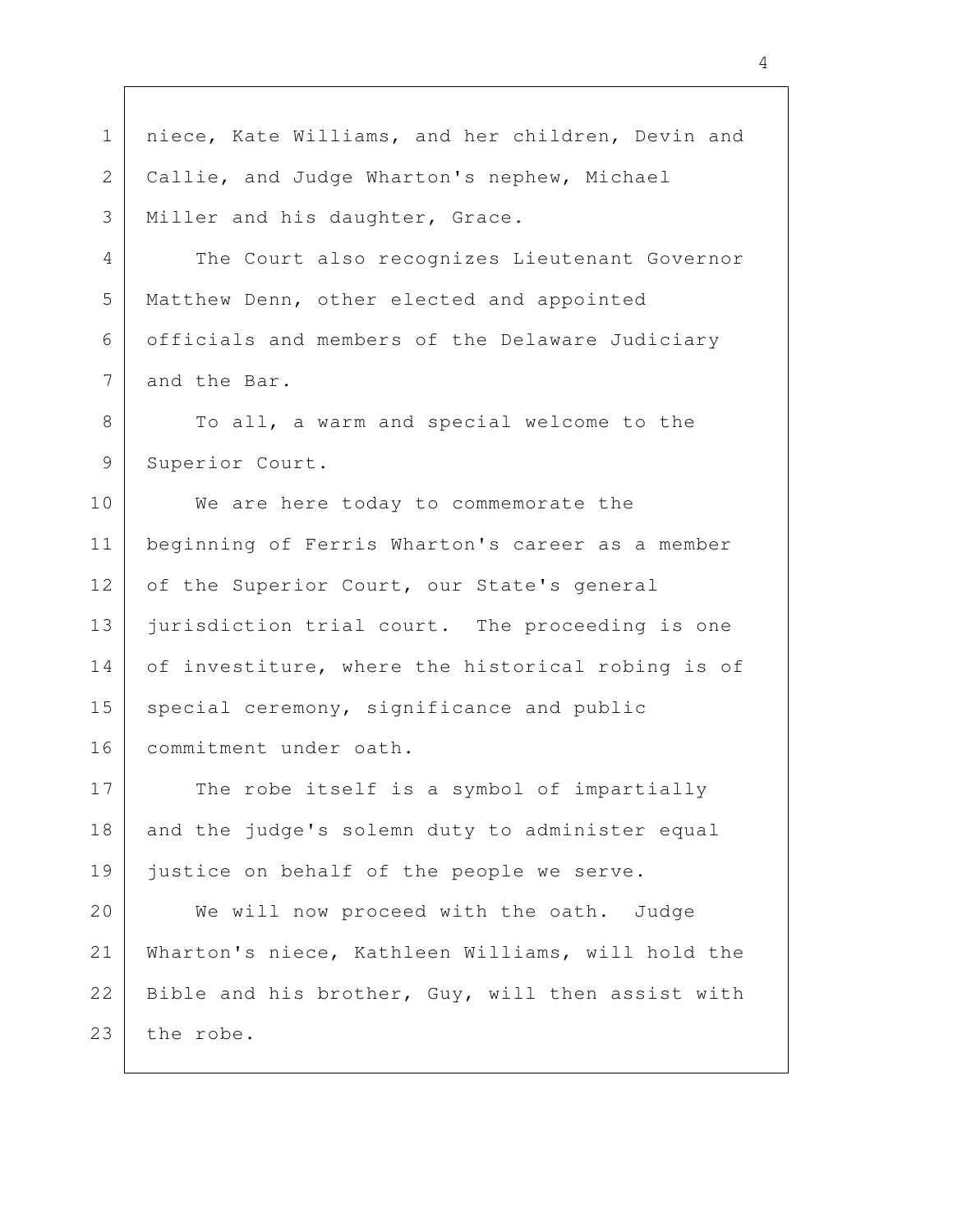Right hand on the Bible. "I, Ferris W. Wharton" FERRIS W. WHARTON: "I, Ferris W. Wharton" PRESIDENT JUDGE VAUGHN: "Do proudly swear" FERRIS W. WHARTON: "Do proudly swear" PRESIDENT JUDGE VAUGHN: "To carry out the responsibilities" FERRIS W. WHARTON: "To carry out the responsibilities" PRESIDENT JUDGE VAUGHN: "Of the office of Judge of the Superior Court" FERRIS W. WHARTON: "Of the office of Judge of the Superior Court" PRESIDENT JUDGE VAUGHN: "Of the State of Delaware" FERRIS W. WHARTON: "Of the State of Delaware" PRESIDENT JUDGE VAUGHN: "To the best of my ability" FERRIS W. WHARTON: "To the best of my ability" PRESIDENT JUDGE VAUGHN: "Freely acknowledging" 1 2 3 4 5 6 7 8 9 10 11 12 13 14 15 16 17 18 19  $20$ 21 22 23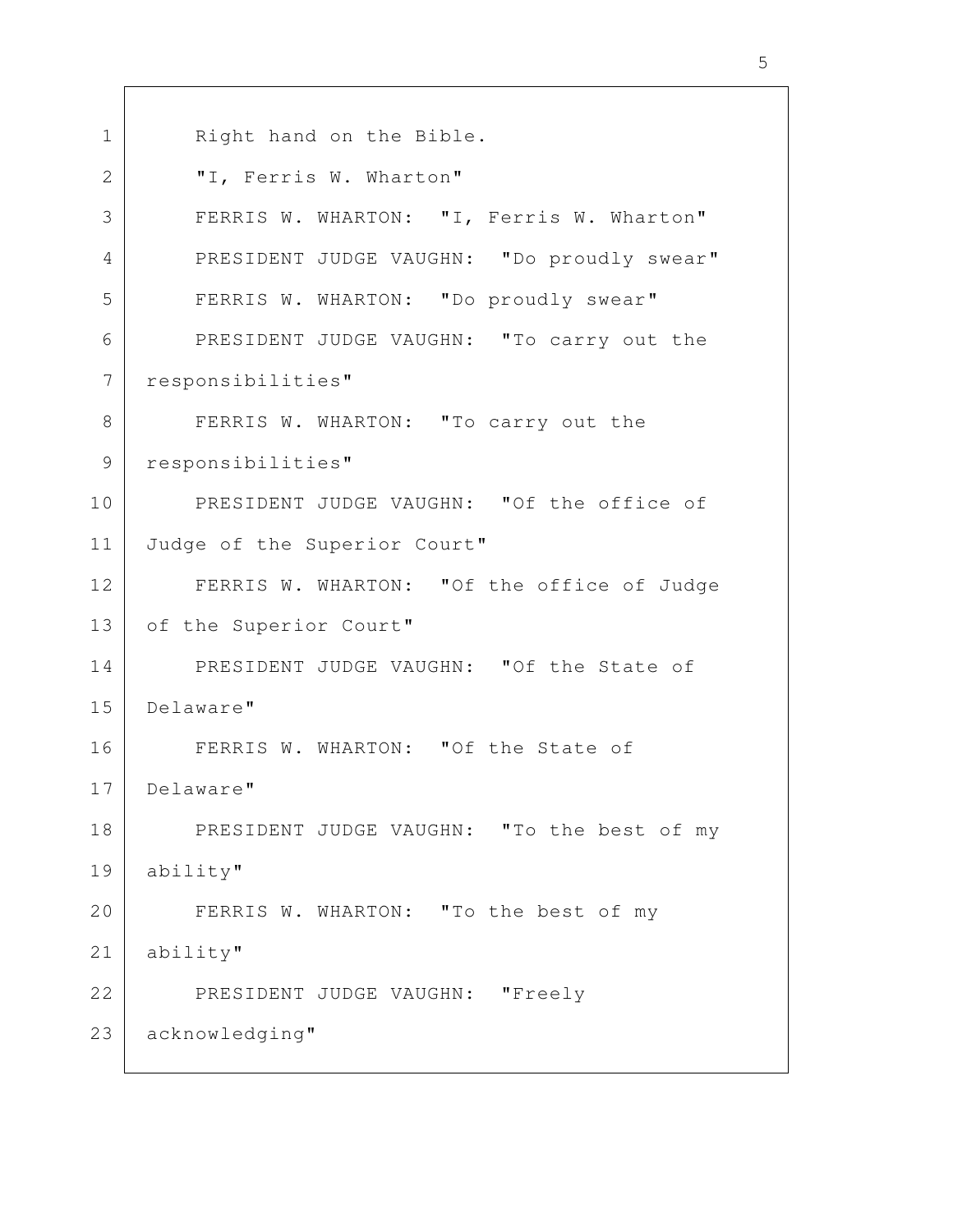FERRIS W. WHARTON: "Freely acknowledging" PRESIDENT JUDGE VAUGHN: "That the powers of this office" FERRIS W. WHARTON: "That the powers of this office" PRESIDENT JUDGE VAUGHN: "Flow from the people" FERRIS W. WHARTON: "Flow from the people" PRESIDENT JUDGE VAUGHN: "I'm privileged to represent." FERRIS W. WHARTON: "I'm privileged to represent." PRESIDENT JUDGE VAUGHN: "I further swear" FERRIS W. WHARTON: "I further swear" PRESIDENT JUDGE VAUGHN: "Always to place" FERRIS W. WHARTON: "Always to place" PRESIDENT JUDGE VAUGHN: "The public interest" FERRIS W. WHARTON: "The public interest" PRESIDENT JUDGE VAUGHN: "Above any special or personal interest" FERRIS W. WHARTON: "Above any special or personal interest" 1 2 3 4 5 6 7 8 9 10 11 12 13 14 15 16 17 18 19 20 21 22 23

6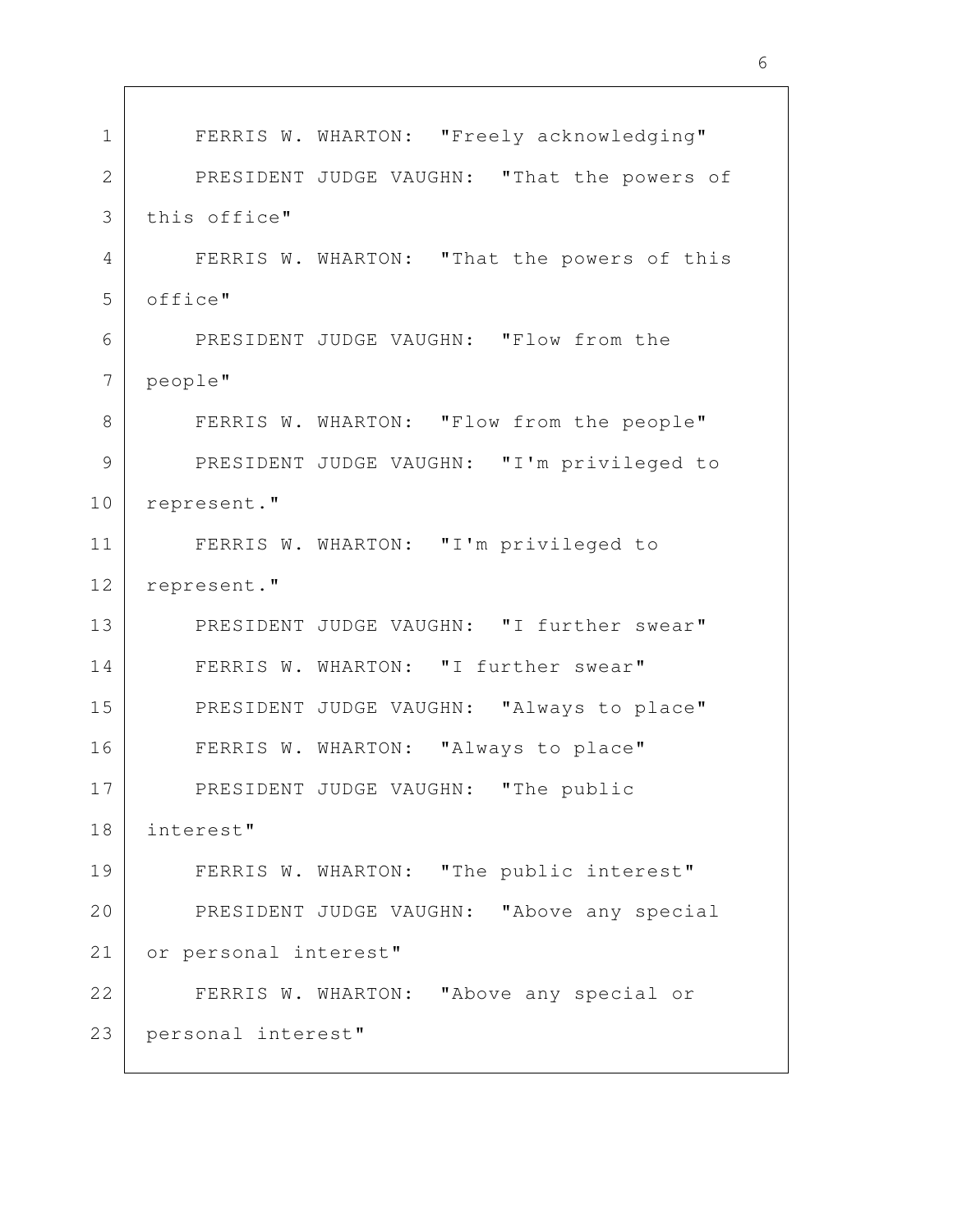PRESIDENT JUDGE VAUGHN: "And to respect the right" FERRIS W. WHARTON: "And to respect the right" PRESIDENT JUDGE VAUGHN: "Of future generations" FERRIS W. WHARTON: "Of future generations" PRESIDENT JUDGE VAUGHN: "To share the rich, historic" FERRIS W. WHARTON: "To share the rich, historic" PRESIDENT JUDGE VAUGHN: "And natural heritage of Delaware" FERRIS W. WHARTON: "And natural heritage of Delaware" PRESIDENT JUDGE VAUGHN: "In doing so" FERRIS W. WHARTON: "In doing so" PRESIDENT JUDGE VAUGHN: "I will always uphold and defend" FERRIS W. WHARTON: "I will always uphold and defend" PRESIDENT JUDGE VAUGHN: "The constitutions of my country and my state" 1 2 3 4 5 6 7 8 9 10 11 12 13 14 15 16 17 18 19 20 21 22 23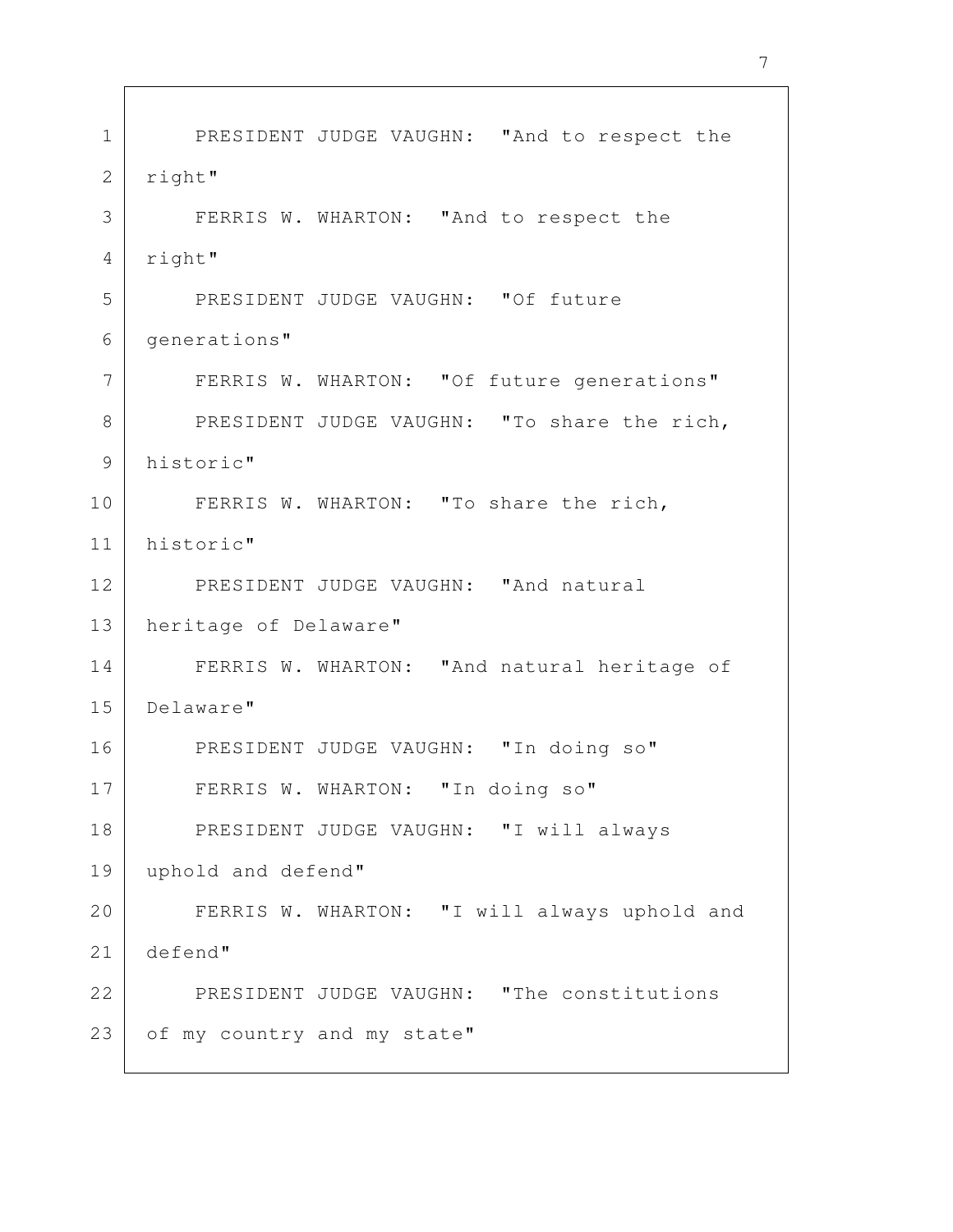FERRIS W. WHARTON: "The constitutions of my country and my state" PRESIDENT JUDGE VAUGHN: "So help me God." FERRIS W. WHARTON: "So help me God." PRESIDENT JUDGE VAUGHN: Congratulations. JUDGE WHARTON: Thank you. (Applause.) (Whereupon, Ferris W. Wharton puts the robe on with the assistance of his brother, Guy L. Wharton, Jr., and Judge Ferris W. Wharton takes the bench.) RESIDENT JUDGE COOCH: Congratulations. PRESIDENT JUDGE VAUGHN: All right. Now before today's speakers are recognized, I would like to warmly welcome Ferris to the Superior Court. His qualifications and experience make him fully deserving of the honor which the Governor and Senate have conferred upon him. I am sure Ferris will be an excellent Superior Court Judge and distinguished member of the Delaware Judiciary. Ferris and I have known each other for many years. We both were admitted in the mid '70s, 1 2 3 4 5 6 7 8 9 10 11 12 13 14 15 16 17 18 19 20 21 22 23

8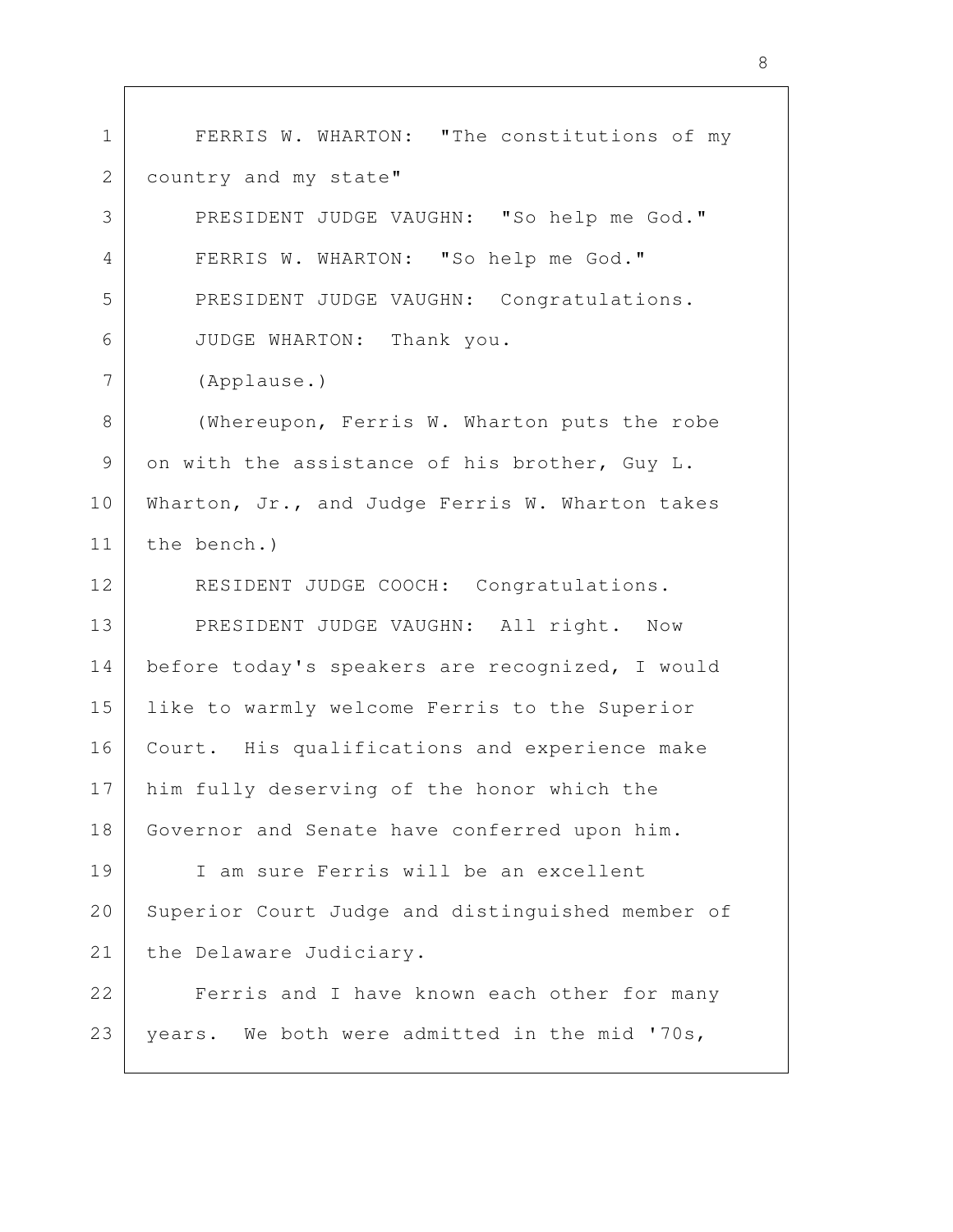and we've known each other pretty much ever since then, and I know that we will have no trouble working together in our new relationship as colleagues on the Superior Court. Each of us on the Superior Court look forward to working with Ferris as our newest colleague. I would now like to invite the Honorable Matthew Denn, Lieutenant Governor of the State of Delaware to make his remarks. LT. GOVENOR DENN: Good morning, Everyone. Good morning, Your Honor. If one measure of a life well lived is the inability of your peers to think of any stories about you that can be shared properly at an investiture ceremony, Ferris Wharton has lived a full life, indeed. I was coming up with nothing, really, in preparation for today. I actually reached out to some of Ferris' former colleagues in the Department of Justice, who are now sitting on the bench. I just wanted to quote from a couple of responses that I got. From the Honorable Robert Surles of the Court 1 2 3 4 5 6 7 8 9 10 11 12 13 14 15 16 17 18 19 20 21 22 23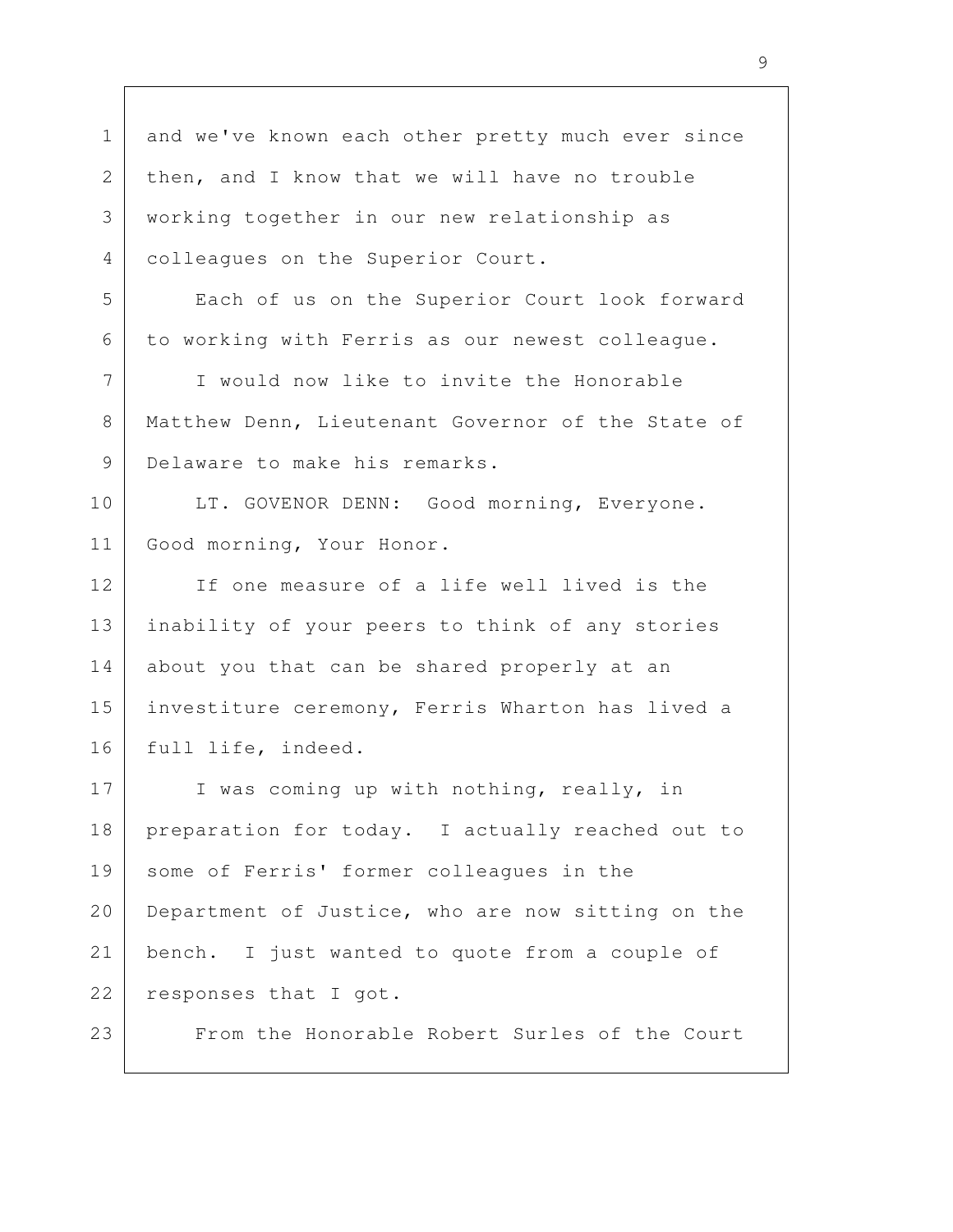of Common Pleas: Quote, We struggled to come up with any stories appropriate for the occasion, end quote. 1 2 3

From the Honorable Paul Wallace of the Superior Court: Quote, I just don't know how these stories translate into an investiture speech, unquote. 4 5 6 7

So today we are going to have to play it straight, and the straight truth is that Ferris Wharton comes to the Superior Court Bench with what may be the most extensive courtroom trial experience of any attorney in recent history. He has been on both sides of fence, and he has excelled on both sides of the fence. 8 9 10 11 12 13 14

Ferris waited for a long time to be appointed to the Bench, a really, really long time, and although I know the wait was frustrating, the opportunity that it gave him to see the Criminal Justice System from multiple perspectives, I think, is going to make him an even more superb judge than he would have been otherwise. 15 16 17 18 19 20 21

Although, it's what the public has seen most often in Ferris, the criminal side of things, his 22 23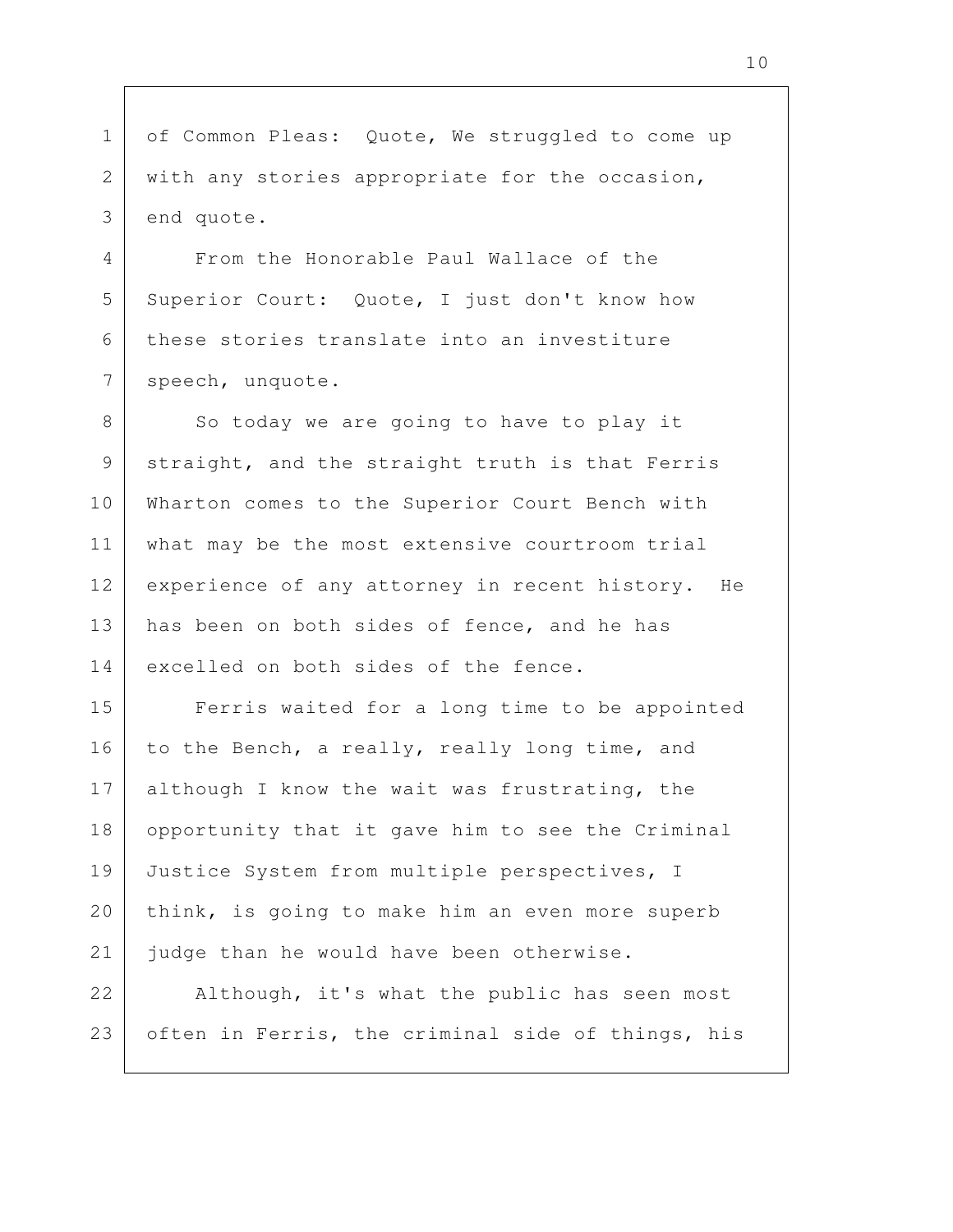expertise is certainly not limited to criminal law.

1

2

3

4

5

6

7

8

In 2001 and 2002, I was working as the governor's legal counsel, and Ferris was the State Chief Deputy Attorney General, and the relationship between the Governor's Office and the Attorney General's Office is a complicated one.

Two elected officials, at that time, of different political parties, one of whom believes that the Attorney General's Office is there to follow the orders of its client, and one of whom believes that the Attorney General's Office has an independent role to play. My views on this are evolving, by the way. 9 10 11 12 13 14 15

Back in 2001 and 2002, I worked side by side with Ferris to try to navigate the State through some complex civil litigation, sometimes on our good days, actually managing to avoid having the State get sued altogether, and in that arena, just as we have seen so many times in the criminal arena, Ferris was very smart but also very practical and able to master the details 16 17 18 19 20 21 22 23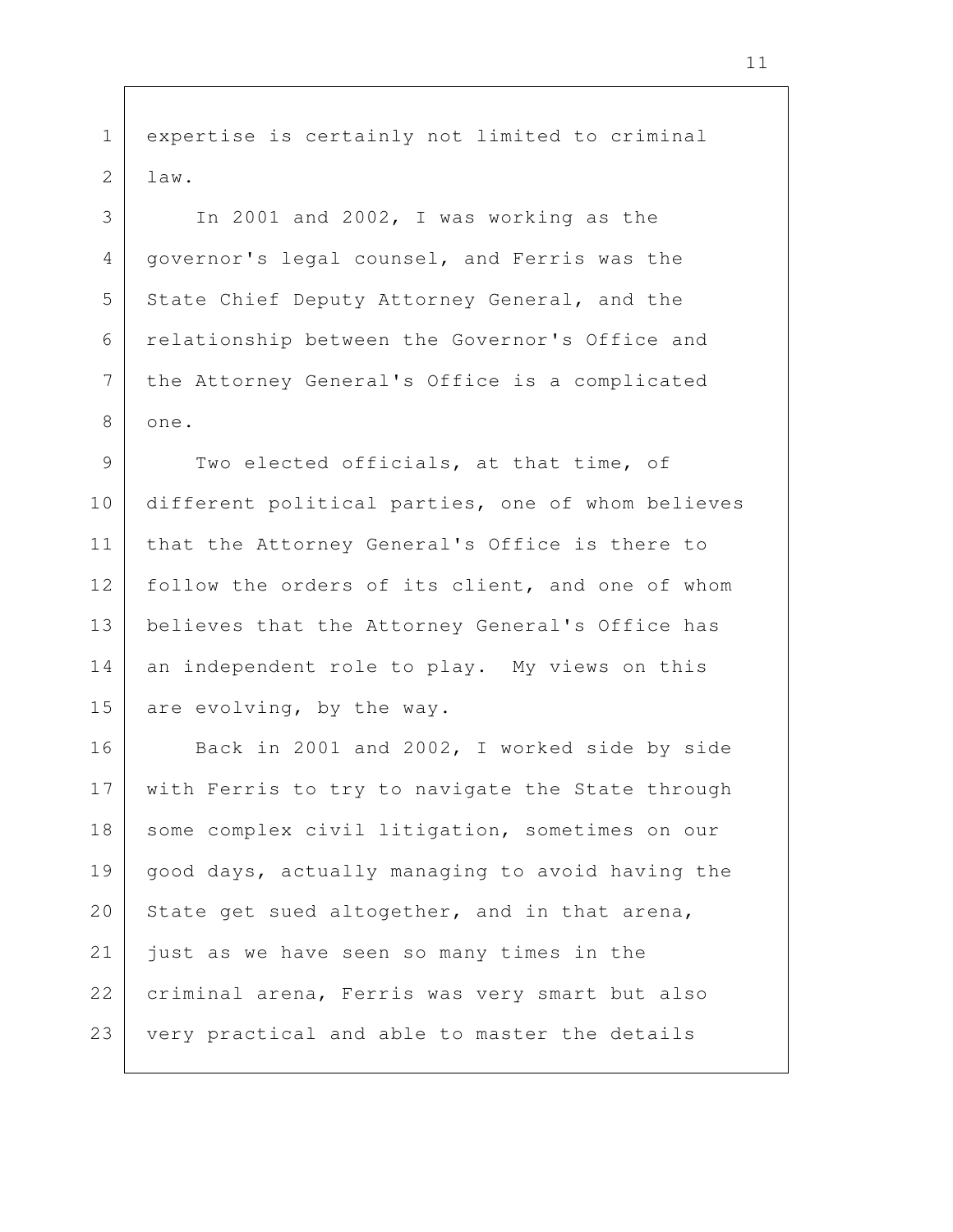without losing sight of the big picture. I am very glad that Ferris is going to be a judge for two independent reasons. First, because he is now officially disqualified from playing for the Republican team in the annual Easter Seals Democrats versus Republicans Charity Volleyball Game. He has been ruining that for us for close to a decade now, and it's come to an end. Second, because his basic decency and honesty, his brains and his really unparalleled experience in the courtroom are going to make him, as President Judge Vaughn suggested, really a model of what we want our Superior Court Judges to be. Ferris, you earned this. You deserve this. You are going to be fantastic at doing this job. I just can't wait to watch you do it. Congratulations again. Thank you. (Applause.) PRESIDENT JUDGE VAUGHN: Thank you. We will now hear from Kathleen M. Jennings, Esquire, State Prosecutor. 1 2 3 4 5 6 7 8 9 10 11 12 13 14 15 16 17 18 19 20 21 22 23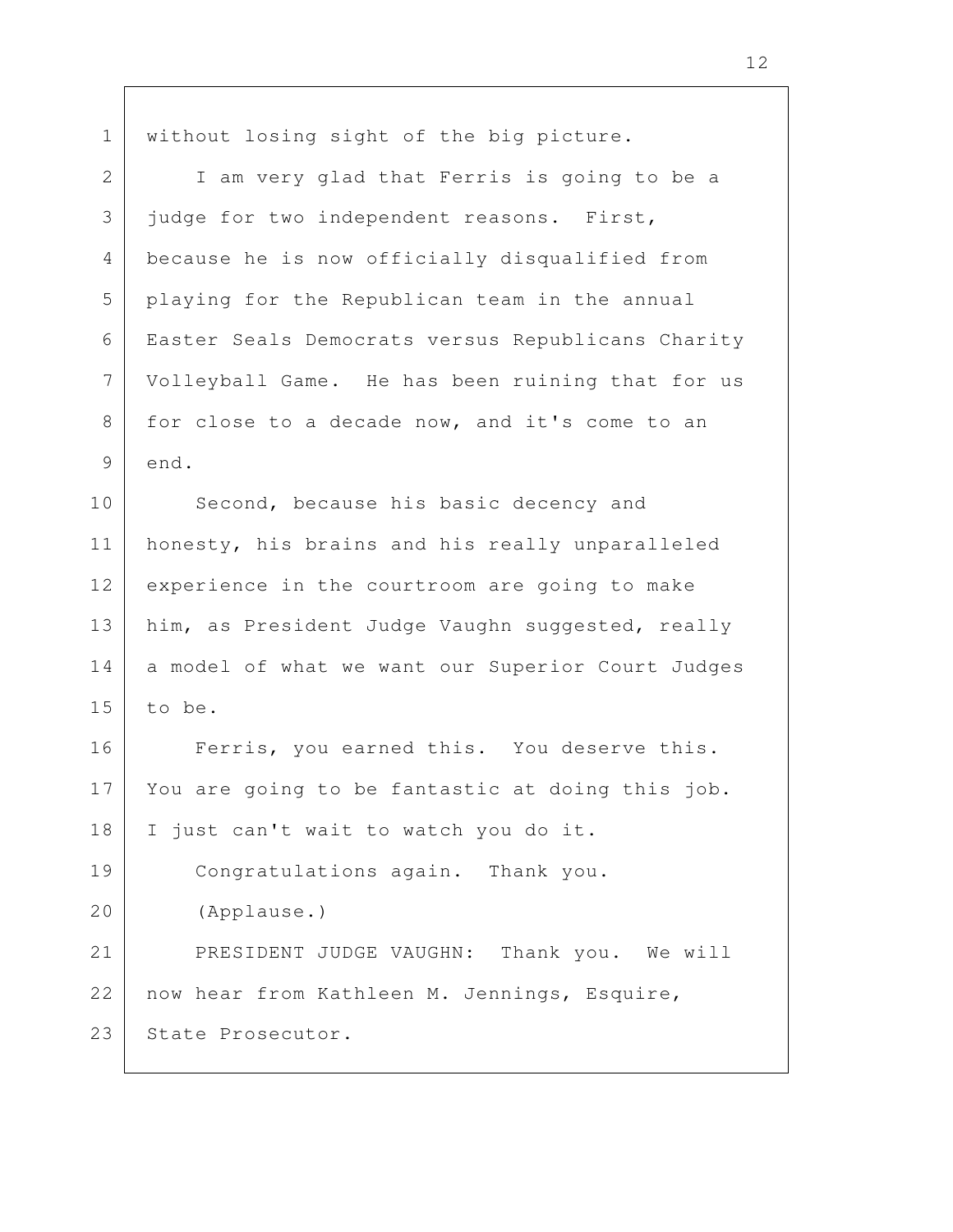Kathy. MS. JENNINGS: Justices, Chief Judge Vaughn, Resident Judge Cooch, Members of Judiciary, Lieutenant Governor Matthew Denn, Family of Ferris Wharton and Friends, welcome. I am honored by Ferris' invitation to speak at his investiture. We go back a long way, having attended Mount Pleasant High School together; although, he is quite a bit older than I am. Ferris has come a long way since those days, and today begins his tenure as a Judge of the Superior Court. Ferris, the way you have traveled that road makes you uniquely qualified to ascend to the Bench. As many of you know, Ferris is an outstanding athlete, from playing soccer and basketball and, perhaps, other sports that I'm forgetting in high school, to baseball and you name it thereafter. He is in his 17th or 18th year of heading out to Iowa to participate in RAGBRAI. He is a runner and competes in triathlons. 1 2 3 4 5 6 7 8 9 10 11 12 13 14 15 16 17 18 19 20 21 22 23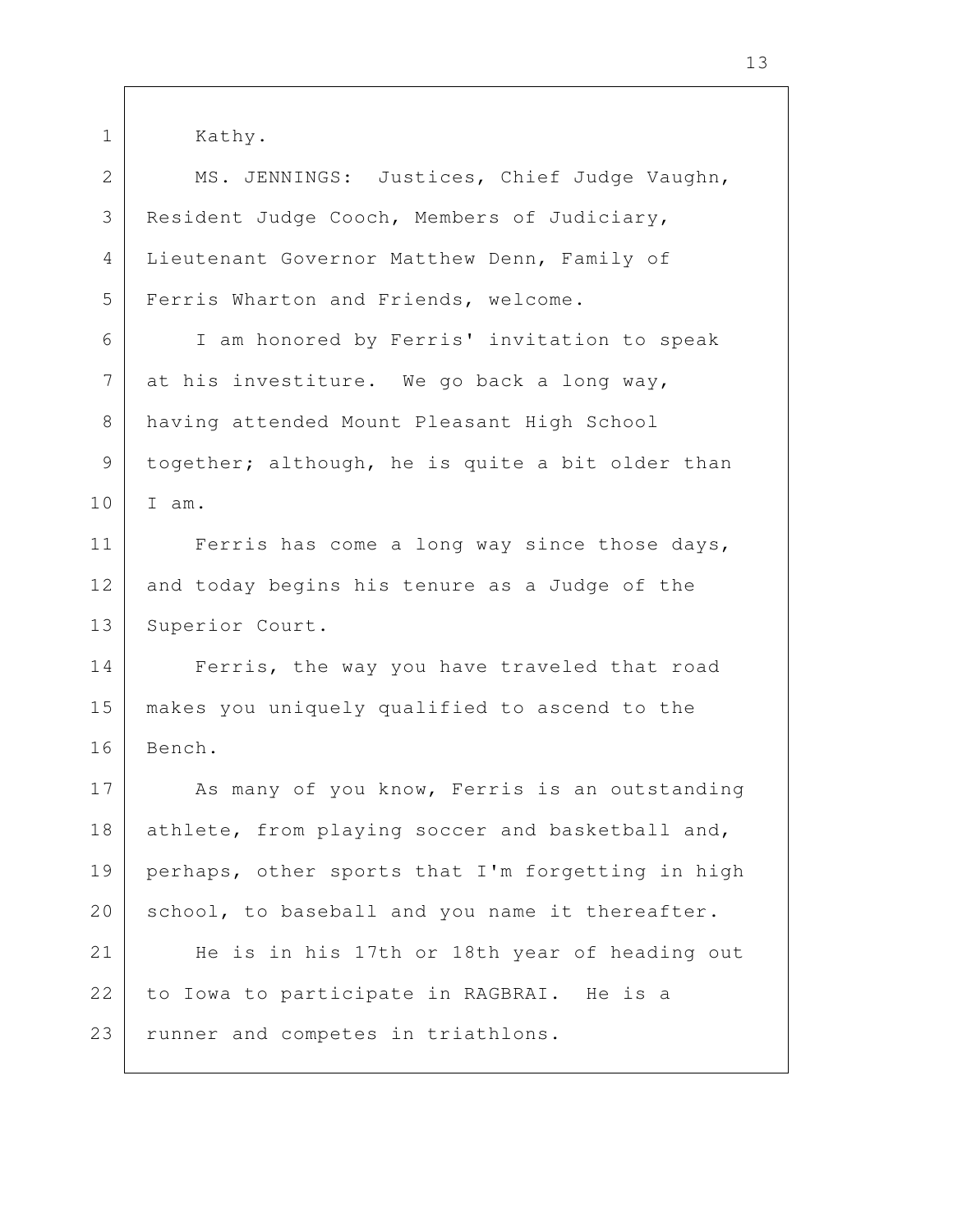I have been told, Ferris, that you celebrated your nomination by jumping off the Cape May-Lewes Ferry and swimming to shore as leg one of a triathlon. I also understand that you celebrated by going to see a band called Dark Star Orchestra, the cover band for the Grateful Dead. Yes, Judge Ferris is a Deadhead. Your competitive skills and athletics translated seamlessly into your career in the courtroom. Ferris was simply an outstanding prosecutor. In the courtroom and in the field, you were always yourself, incisive, well prepared, succinct, persuasive and smart as hell. Ferris is never a grandstander, but he is always a fierce competitor in the cause of justice. Your cases and your accomplishments in the courtroom are legendary. As Steve Wood reminded me this morning, Ferris' wit is legendary as well. When Ferris was trying the kidnap murder 1 2 3 4 5 6 7 8 9 10 11 12 13 14 15 16 17 18 19 20 21 22 23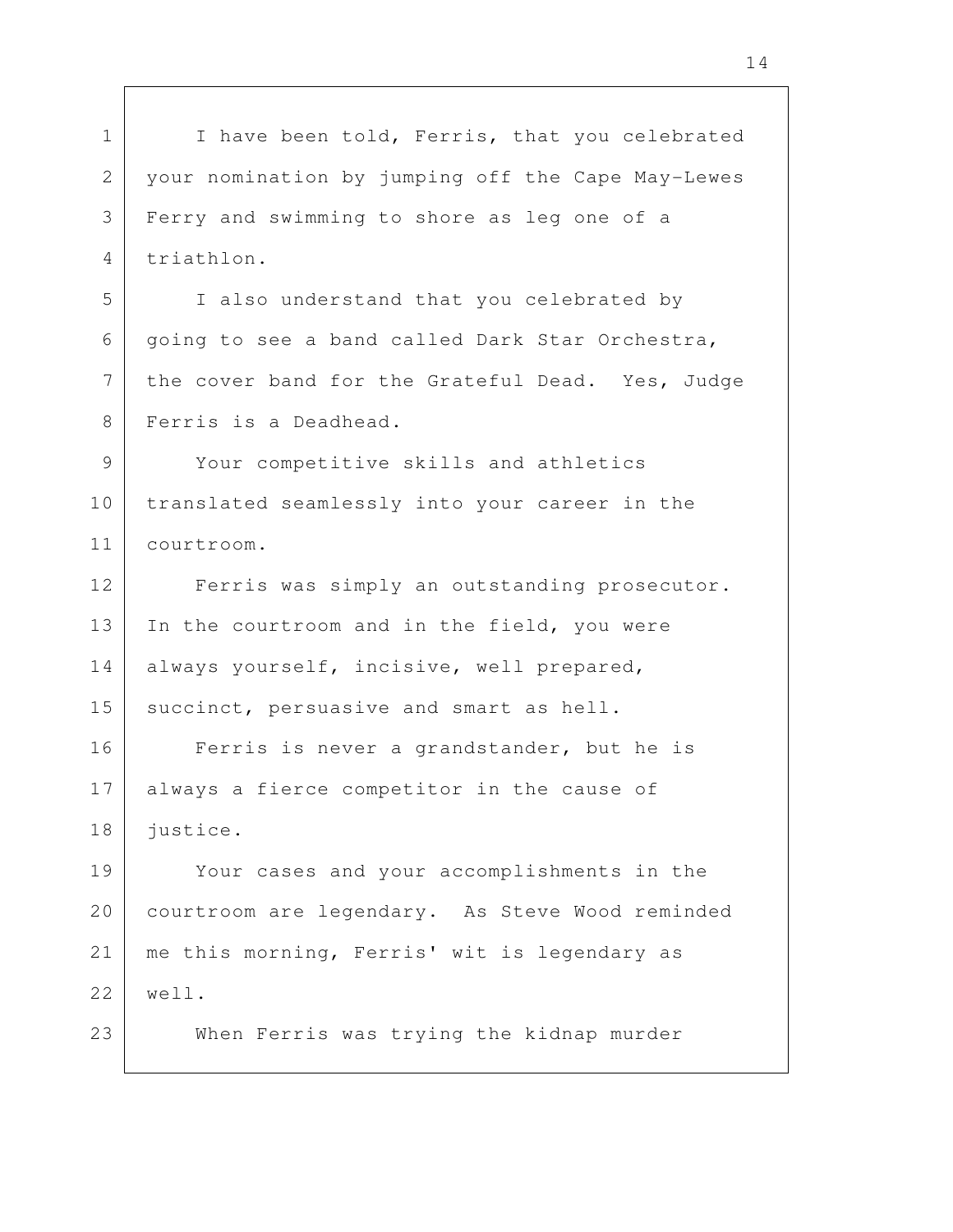trial of Lynch, State versus Lynch, for example, a news reporter came up to him, asking him for comment. Of course, everyone in the courtroom here knows Ferris said, "Comment, I have no comment." And the news reporter asked, "Why?" Whereupon, Ferris replied, "Because you'll put it in the paper."

1

2

3

4

5

6

7

As a defense attorney, you have represented your clients with equal skill and dedication. Deputies, young deputies, maybe some not so young, returning from a trial with Ferris, not infrequently had their butts kicked, became better lawyers for the experience, and that says it all. 8 9 10 11 12 13 14

Ferris once told me that he is, quote, pathologically competitive, end quote. I experienced that firsthand. In the trial of State versus Allison Saunders, a Wilmington police officer I was defending at the time. Judge Norman Barron presided over the trial. Neither side gave an inch, and we certainly didn't make it easy for the judge to preside. So much so that after the trial was over Judge 15 16 17 18 19 20 21 22 23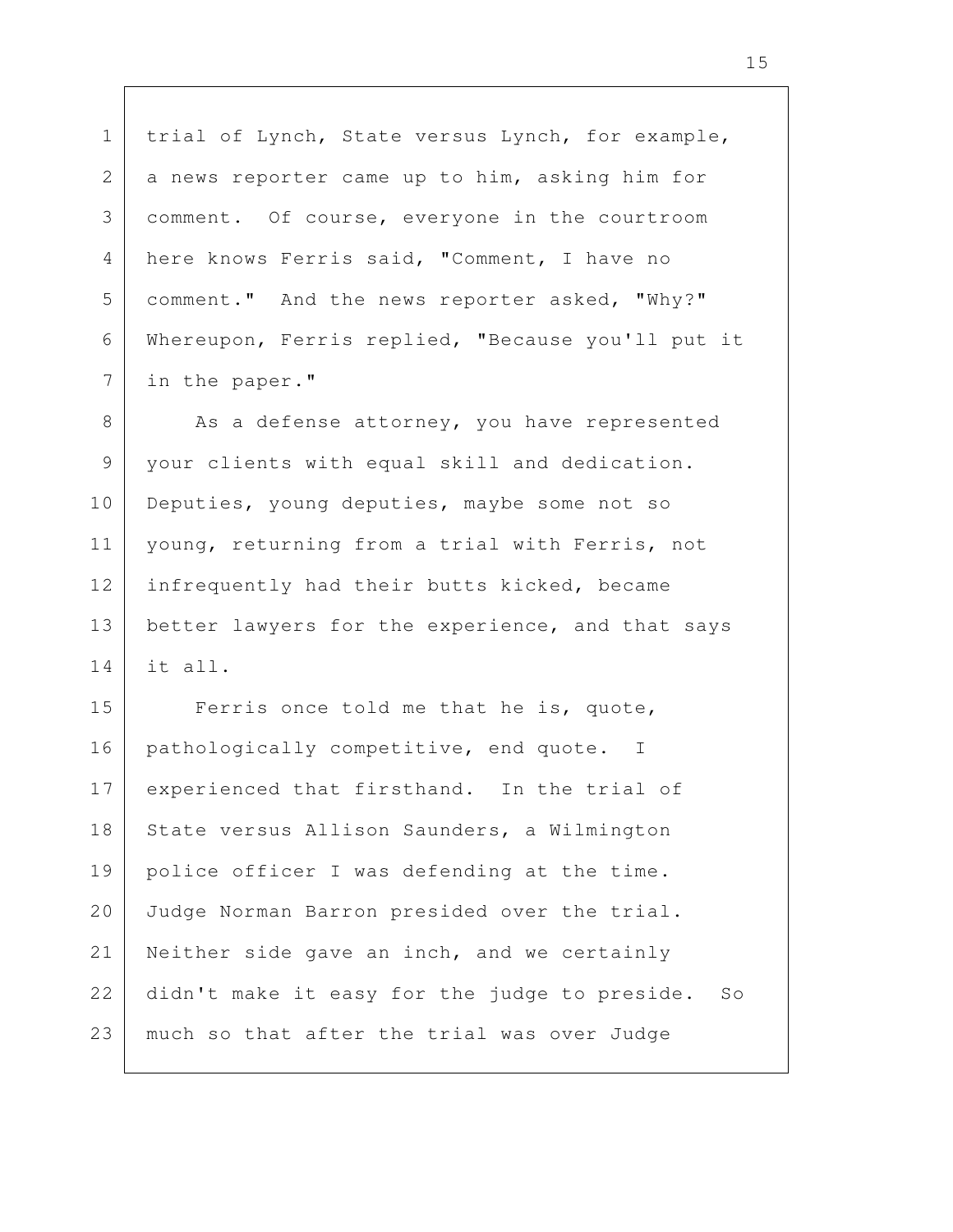Barron called us up to the bench, and said, "I will never preside over a trial that the two of you try again." And he didn't. Certainly, our friendship survived. Besides Ferris' command of the courtroom, he brings to the bench an equally strong asset, his people skills, and you're a Republican. I had to get that in. Ferris has life-long friends for a reason. People like -- no, love him. Okay, Ferris. That's as sentimental as you'll ever allow me to get, but they do. People respect him, and people just want to be around him. When we were young pups at the Department of Justice, many of us formed enduring bonds: Judge Butler, Steve Walter, Bobby O'Neill, Susan Purcell, Dirk Derstein, Steve Wood, and we could go on and on with Ferris. Our lives centered on work because that's how you make your bones. Ferris worked hard, and he played hard. Thursday nights at Gallucios, followed by painful Friday morning meetings 1 2 3 4 5 6 7 8 9 10 11 12 13 14 15 16 17 18 19 20 21 22 23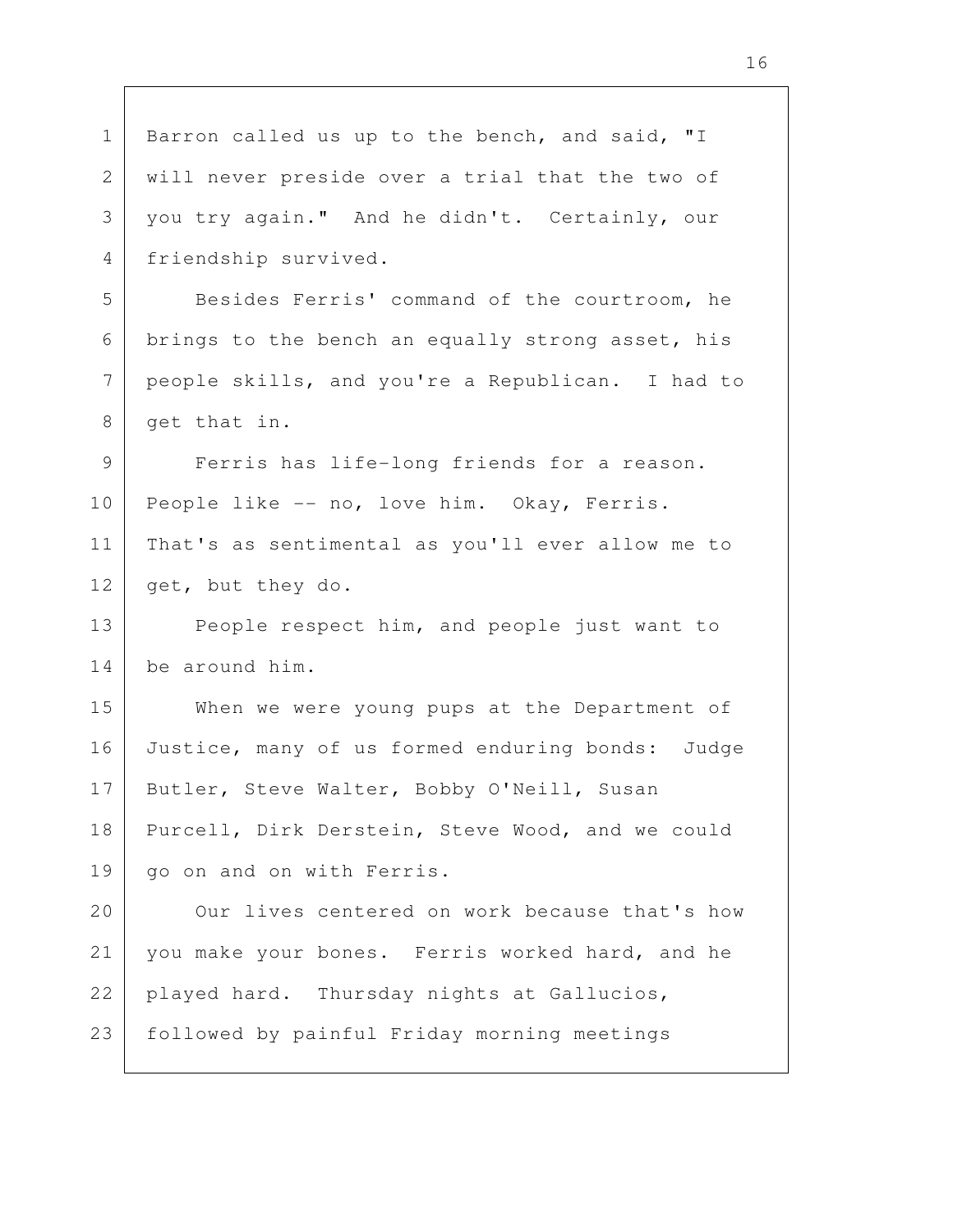| $\mathbf 1$   | before Gene Hall.                                 |
|---------------|---------------------------------------------------|
| 2             | I recall one Halloween party at Susan             |
| 3             | Purcell's house, where Ferris allowed us to dress |
| 4             | him up like Pee-wee Herman. Yes, he did.          |
| 5             | So, Ferris, be nice to us. I still have the       |
| 6             | photos.                                           |
| 7             | Ferris is a loyal, honest and wonderful           |
| 8             | friend to so many. Just look around this          |
| $\mathcal{G}$ | courtroom.                                        |
| 10            | Ferris cares deeply for people, his mother        |
| 11            | the most, and his devotion to her is profound,    |
| 12            | and it's emblematic of the character of this man. |
| 13            | Ferris also cares deeply for criminal             |
| 14            | justice, dedicating his entire professional life  |
| 15            | to it. It is his passion, his calling. I am not   |
| 16            | sure when the bug bit him, whether it was at his  |
| 17            | first murder scene, was it working with victims   |
| 18            | as one of the first rape unit prosecutors; was it |
| 19            | in the courtroom battles, the camaraderie of      |
| 20            | fighting together in the trenches? Was it the     |
| 21            | stories of human behavior nobody else could       |
| 22            | believe or was it righting the wrongs done to     |
| 23            | those victimized by violence?                     |
|               |                                                   |

Г

 $\overline{\phantom{a}}$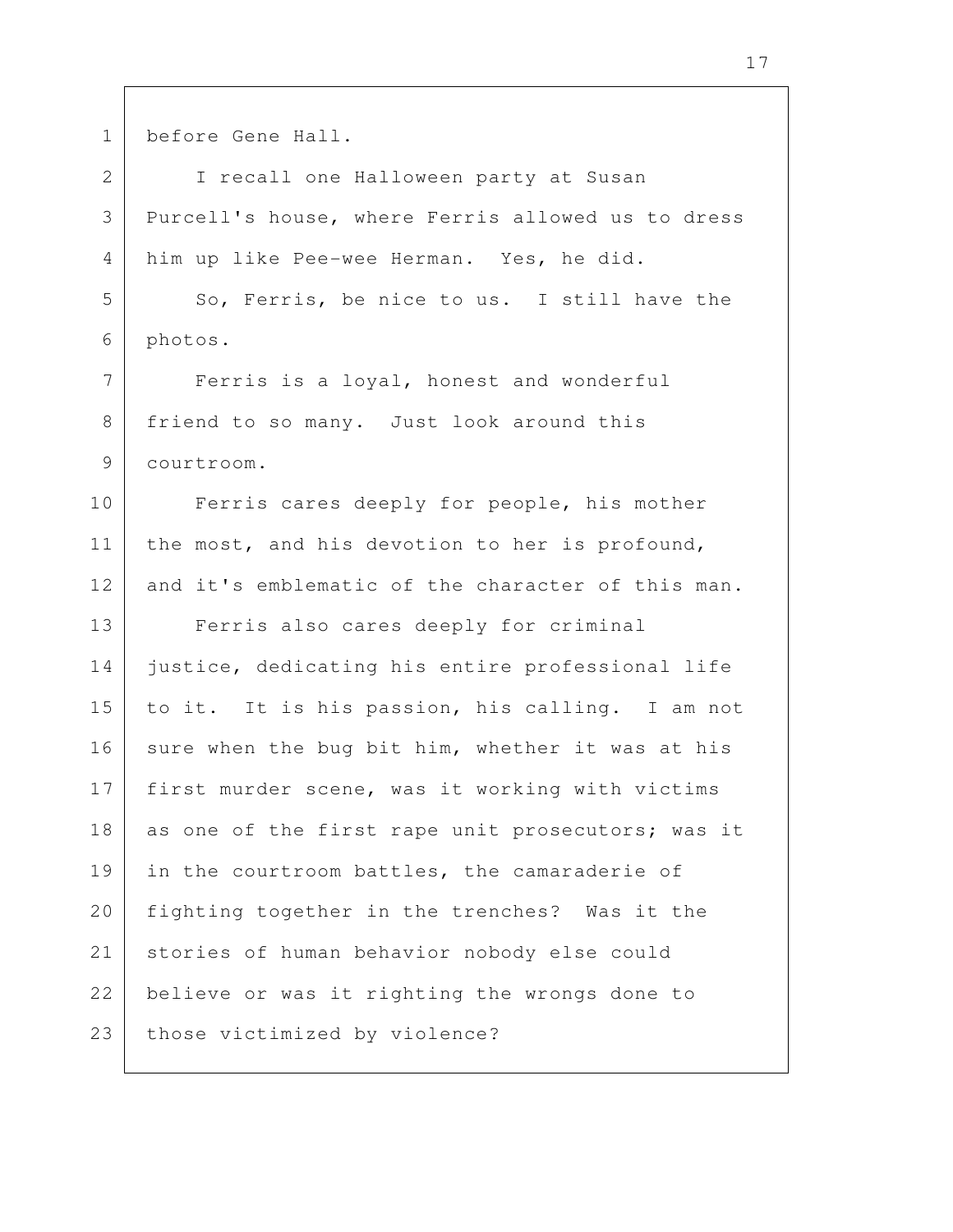1

(Baby crying.)

I promise I will be brief.

Likely, it is all of these things. I know some of it was just the pure joy of loving your work. Ferris was so good with people.

I recall one case that Ferris and I tried together, Alan Bass, and so maybe only the criminal lawyers in this room will appreciate it, but we were preparing for trial. We were preparing one of the victims for trial.

Ferris was the consummate professional, preparing her extremely well, as he sat in his office with me sitting by his side, and at the very end, Ferris asked the question, "Do you have any questions for me?" whereupon, she asked, "Mr. Wharton, What are you doing for dinner tonight?" That was the only time I've seen Ferris speechless.

Then there was the infamous Francis Naughton trial, and there were some young male victims in that case that Ferris was so good to, and long after the trial was over, they came to our office door-to-door selling flowers. Ferris bought all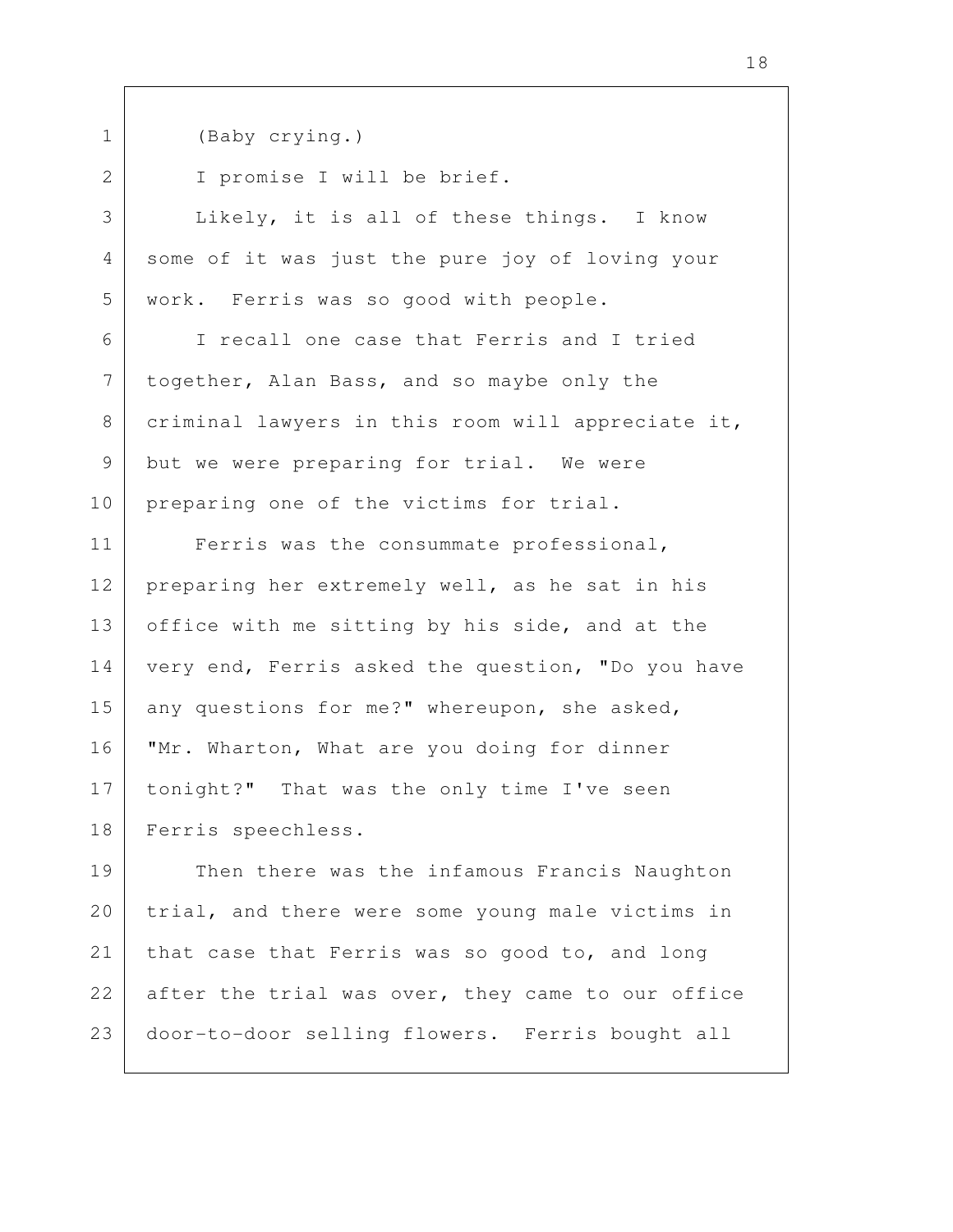| $\mathbf{1}$ | of their flowers. It's the only time I've seen    |
|--------------|---------------------------------------------------|
| 2            | Ferris buy flowers.                               |
| 3            | Seriously, Ferris has always been drawn to        |
| 4            | the pursuit of justice, righting the wrongs that  |
| 5            | others do. He has an unerring sense of right and  |
| 6            | wrong, forged in the trenches, and he brings,     |
| 7            | perhaps, the finest sense of justice to the bench |
| 8            | of any person I know.                             |
| 9            | So, Ferris, with your sense of fair play,         |
| 10           | your mastery of the art of the trial, your        |
| 11           | compassion for others, your passion for justice,  |
| 12           | your wisdom and your unerring sense of humor, you |
| 13           | will serve well, my friend.                       |
| 14           | We are grateful to Governor Markell for           |
| 15           | having selected the best person to serve on the   |
| 16           | Bench, but please do us a favor, Ferris, and ask  |
| 17           | Judge Butler to lighten up on our young deputies. |
| 18           | Thank you.                                        |
| 19           | (Applause.)                                       |
| 20           | PRESIDENT JUDGE VAUGHN: We will now hear          |
| 21           | from Brendan O'Neill, Esquire, Public Defender    |
| 22           | for the State of Delaware.                        |
| 23           | Thank you, Your Honor.<br>MR. O'NEILL:            |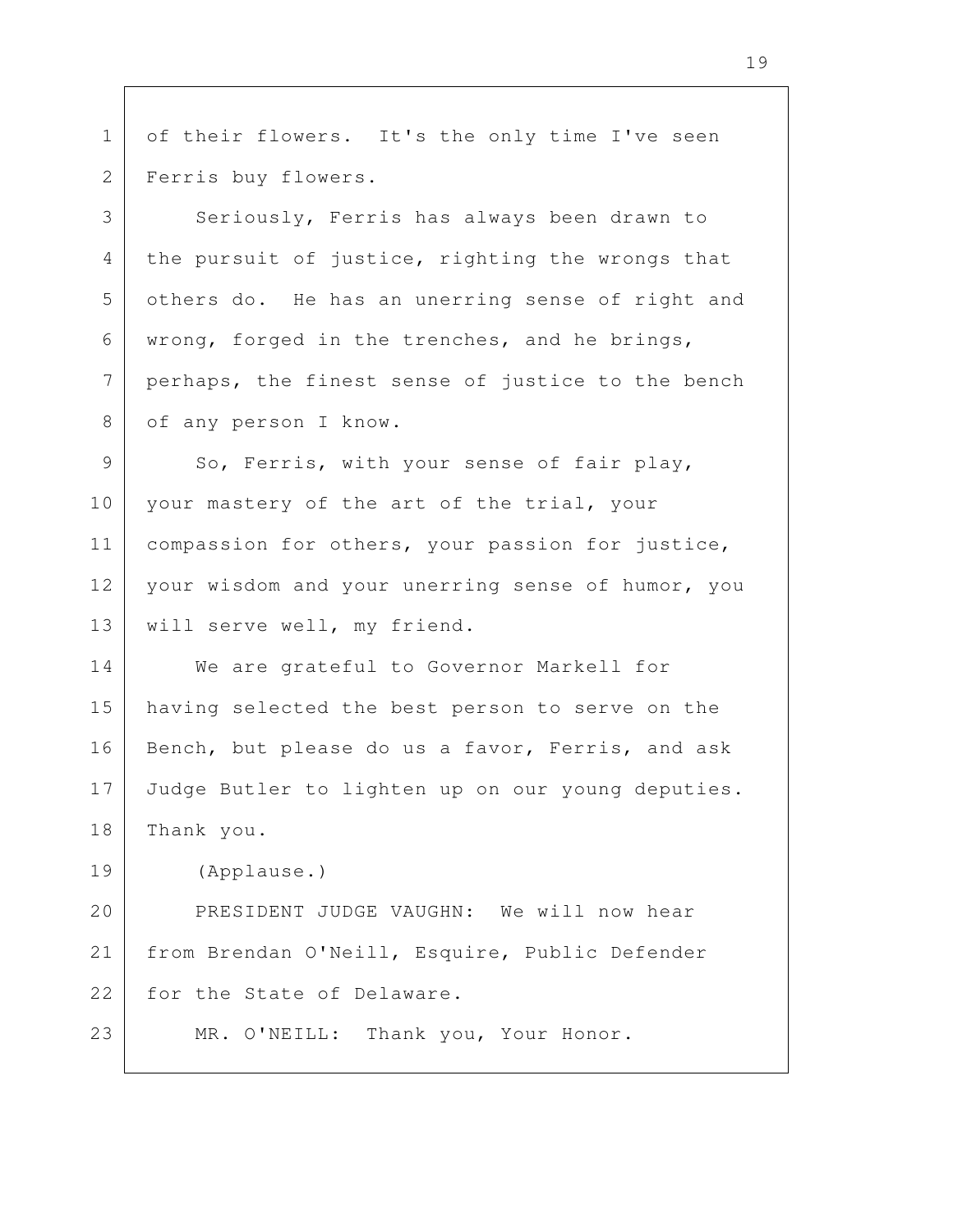Good morning. Lieutenant Governor Denn, Members of the Bench, Members of the Bar, colleagues, friends and family, welcome. Thanks for coming to share in this great day for Judge Wharton, and even a better day for the people of Delaware. We're all lucky to have Judge Wharton sitting on our bench on the Superior Court, and I commend Governor Markell for making such a great selection, and as far as I'm concerned, Ferris is the second best appointment that Governor Markell has ever made. Judge Wharton, on behalf of those of us in the Public Defender's Office, thank you. Thank you for all you did, for our clients and for us. You were a great teacher, and that was mostly by example. Day in and day out, you showed us what it means to be a true professional. In everything you did, you showed us how to practice law in the right way. You were always on time. You were always prepared. You were always gracious to opposing counsel, to witnesses, to litigants and to court staff. You were always respectful to the Court, but 1 2 3 4 5 6 7 8 9 10 11 12 13 14 15 16 17 18 19 20 21 22 23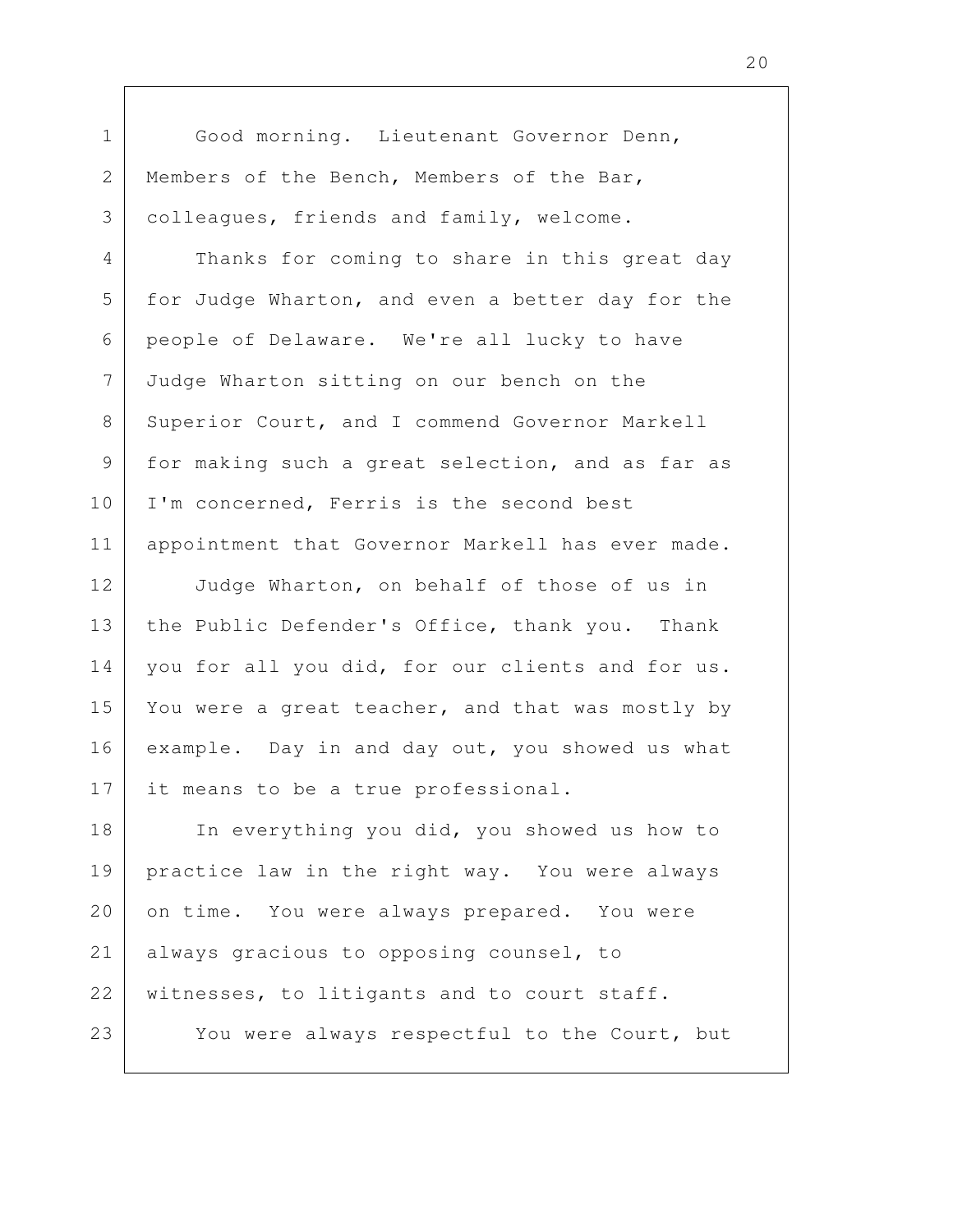never, ever intimidated by a judge, and oh, yes, you were always dressed to the nines. You single-handedly set the fashion bar at the Public Defender's Office higher than it had ever been before. Who knew that Books Brothers suits and Repp ties could look so good on anyone, and the rest of us are still trying to measure up. Unfortunately, now that you're rocking that black robe at work, we are losing our way. We are already backsliding toward Ralph Wilkinson. Those of us in the PD's Office thank you for being such a great colleague for the past six years that have just flown by. You have been a huge asset to our law practice. You have not only tried more cases than anybody, you were generous with your time, willing to share the wisdom earned during a lifetime spent in the courtroom. Never pushy, never judgmental but always willing to help whenever asked. On a personal level, I thank you for being there to counsel me on many issues. I recall walking down the hallways in the Public Defender's Office in the late afternoon or early 1 2 3 4 5 6 7 8 9 10 11 12 13 14 15 16 17 18 19 20 21 22 23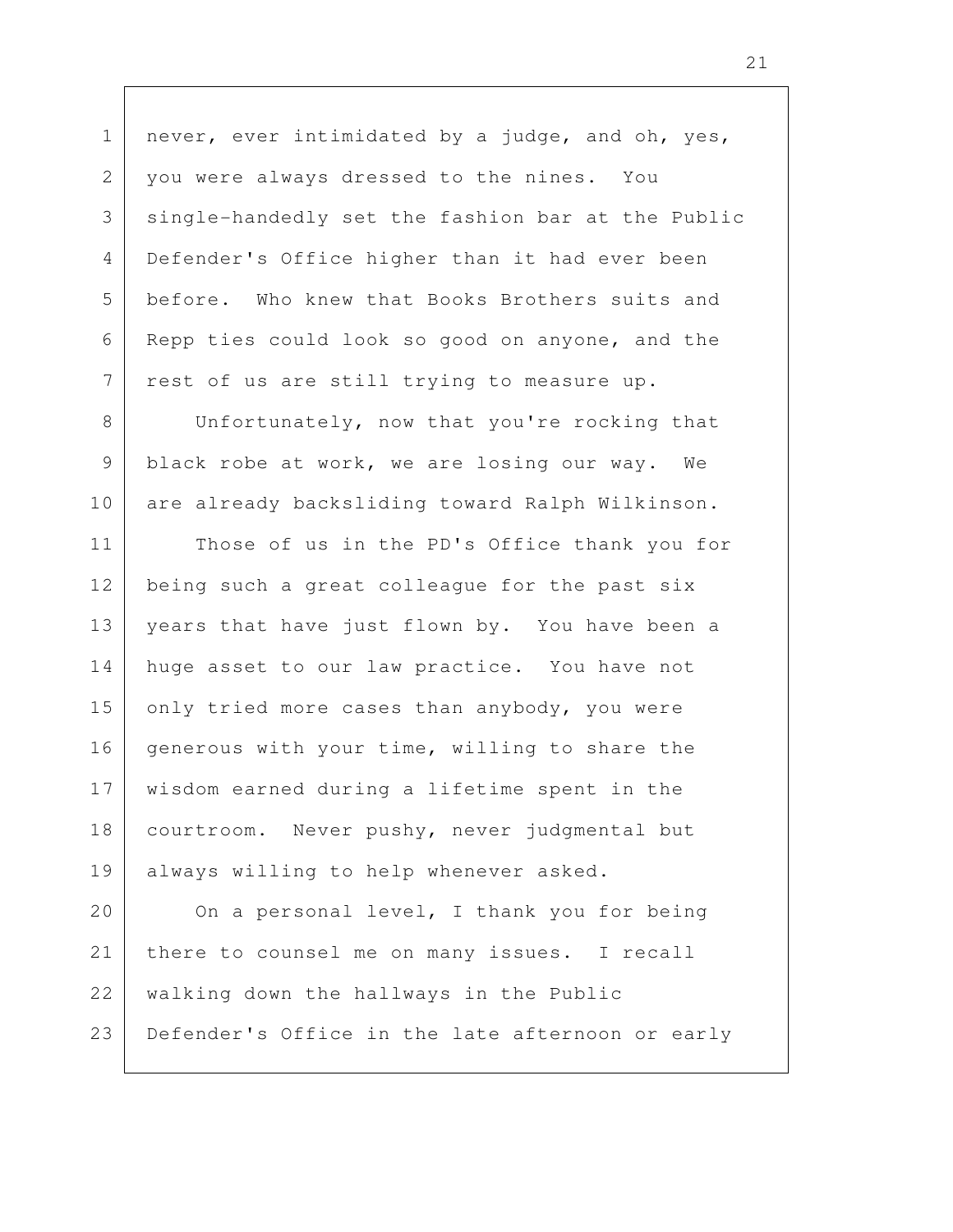evening, and it so happens that you were the only public defender who was present, but I'd ask you for advice. You were always ready, willing and able to give me good and sound advice. I only wish I had been smart enough to follow it more often. So thank you for everything. And now that you are on the bench, there is 1 2 3 4 5 6 7

no doubt that you will continue to teach all of us by your example. You will show all of us, lawyers, court staff and judges, that civility is more than just a word that is something that is practiced every day, and that it is a two-way. Civility is reflection of the kind of professionalism you've always exhibited throughout your career, and it is the by-product of a genuine respect for the lawyers in our Bar and the judges on our Bench. 8 9 10 11 12 13 14 15 16 17

Judge Wharton, all of us lawyers, myself included, look forward to appearing in your courtroom. We know that you will treat us well and that our clients will get a fair shake, and that's really all we can ask for. 18 19 20 21 22

23

Oh, yes, one last thing. If I'm ever in your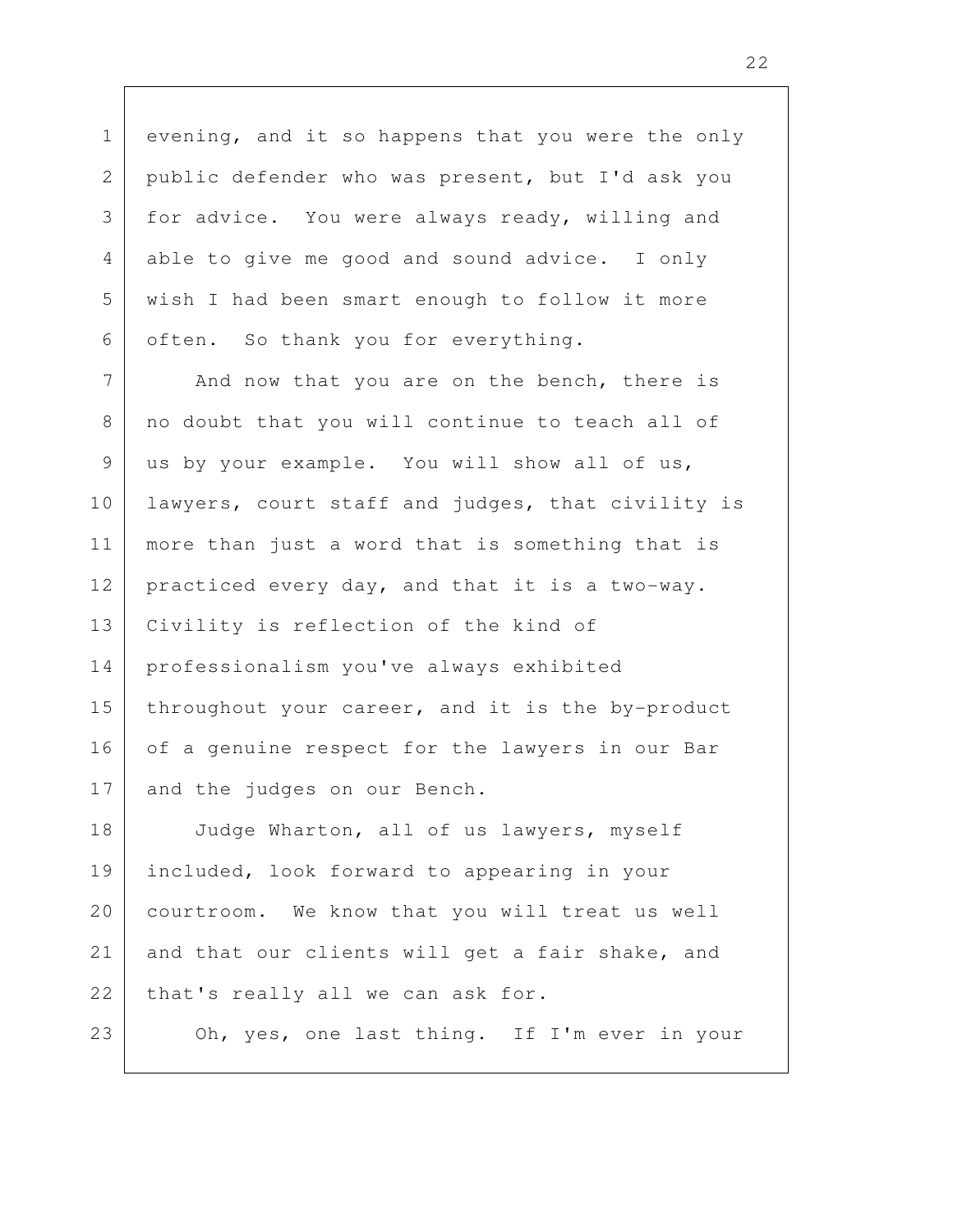courtroom begging for a continuance, please remember I tried to be nice to you when you worked in the PD's Office. Thank you. We are happy to have you, and good luck. (Applause.) PRESIDENT JUDGE VAUGHN: Thank you. It is now my privilege to call upon our new Superior Court judge for his greetings. JUDGE WHARTON: Thank you, President Judge Vaughn. I can't see that far to see all the judges in the front row. I see Justice Ridgley, Judge Jordon, Judge Andrews, Judge Newell, Judge Chapman, Judge Coppadge, Judge Coonin. And what's Charley Oberly doing there? Welcome. And to my colleagues on the Superior Court, welcome. Thank you for being here. Thank you, Lieutenant Governor Denn, for your kind remarks, filling in for Governor Markell, who is out of state today. I know you don't want to do that on a permanent basis. It pains you to do so. You have given up that. I appreciate that. You really need to step up your 1 2 3 4 5 6 7 8 9 10 11 12 13 14 15 16 17 18 19 20 21 22 23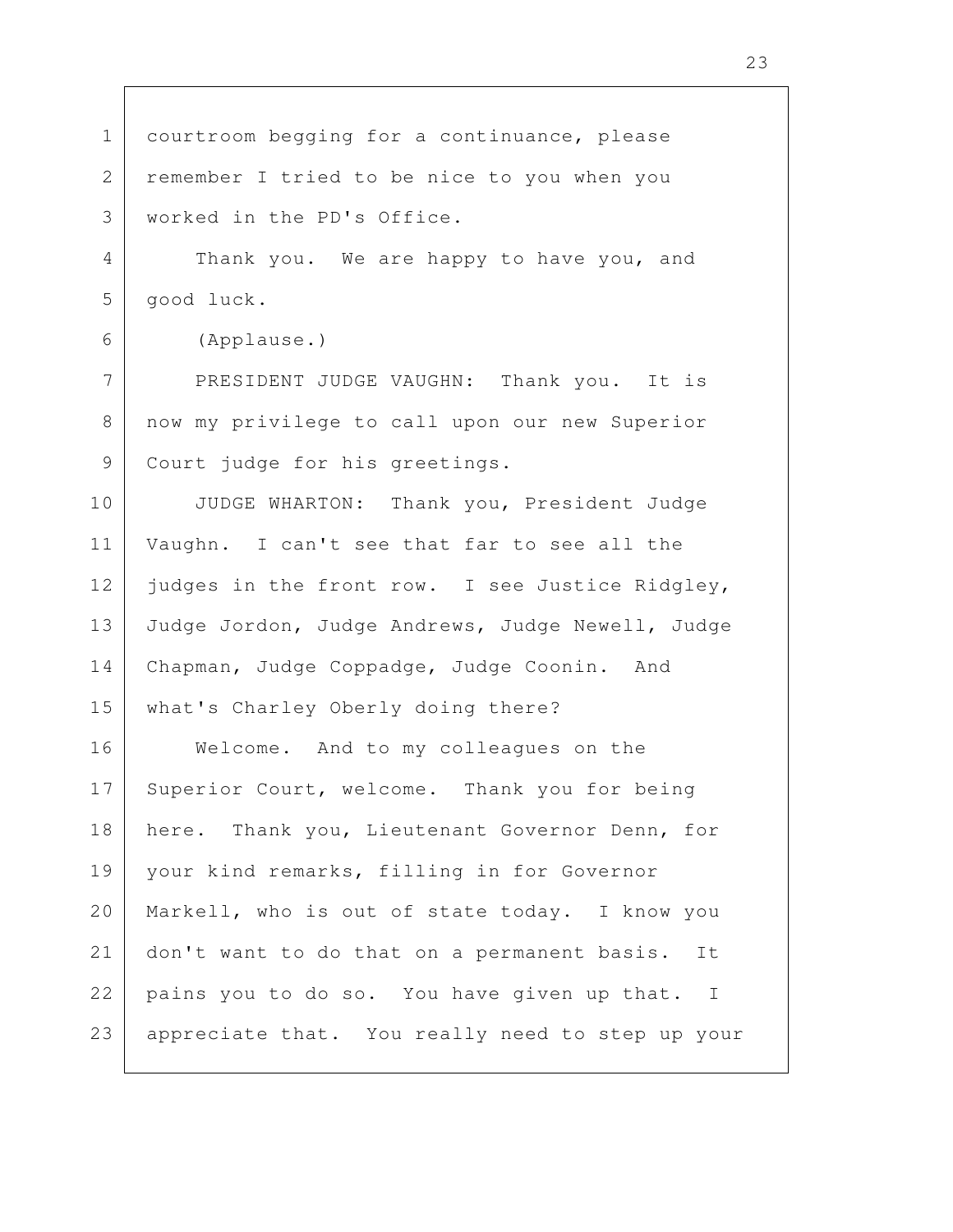opposition research game if you are going to be successful. There's a lot out there you could have used. I appreciate the fact you didn't. Kathy, what can I say? Those comments were over the top. I really appreciate that. I wish I was the person you were talking about. Kathy and I did go to high school together. She was a year behind me, most people think 20. She was about two when she graduated from high school, and we had a lot of good times as prosecutors together. I especially appreciate you bringing up that Allison Saunders case and being kind enough to mention you were victorious in that case, not to mention that rather. Brendan, I also appreciate your remarks, and thank you for taking me on as a lawyer in the Public Defender's Office. I learned so much there about being a better lawyer. It was a pleasure to work with you and the staff. There are so many other people I need to thank today, more than time permits. So in the interest of brevity, what I thought I would do is 1 2 3 4 5 6 7 8 9 10 11 12 13 14 15 16 17 18 19 20 21 22 23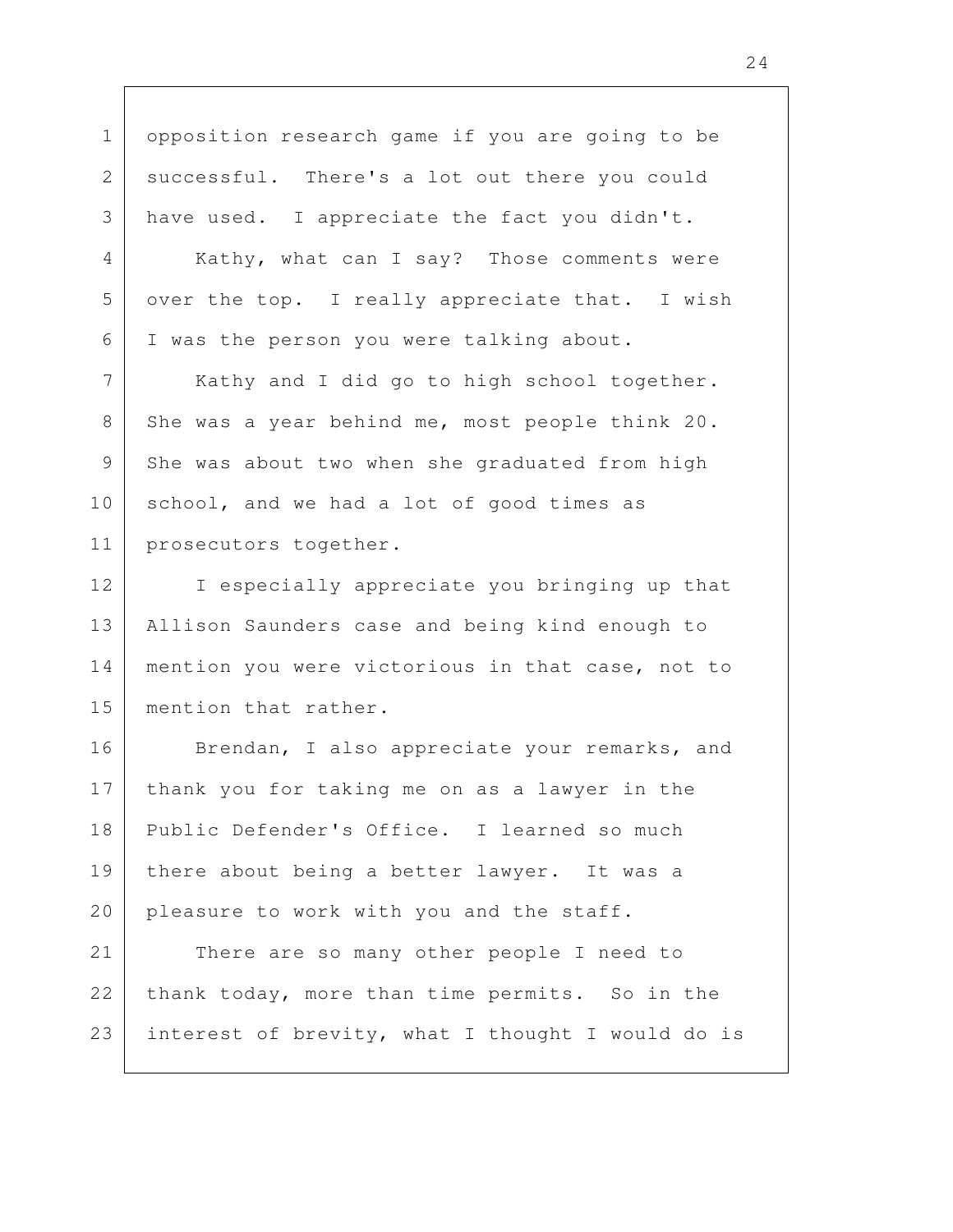I would simply thank the 133,152 of my fellow Delawareans who did not vote for me in 2006. If they had not shown that wisdom, I probably wouldn't be here today. Since I know that nobody here was among those 133,152 that did not vote for me, I did want to take -- right -- take some time and thank some people I do need to thank. I will be able to express my appreciation to a relative handful of all those people who really need and deserve my thanks. One of the hazards of attempting to thank personally everybody who I need to thank is that I will undoubtedly omit some people, and I apologize in advance for that. First, I would like to thank Governor Markell for giving me this opportunity. Everybody has their own story about when they got the call from the governor telling them that they would be - he would be submitting their name to the State Senate. My story comes in multiple parts. The first time I received a call from Governor Markell, I had not actually received a call. It was a voice mail at my office -- I'm 1 2 3 4 5 6 7 8 9 10 11 12 13 14 15 16 17 18 19 20 21 22 23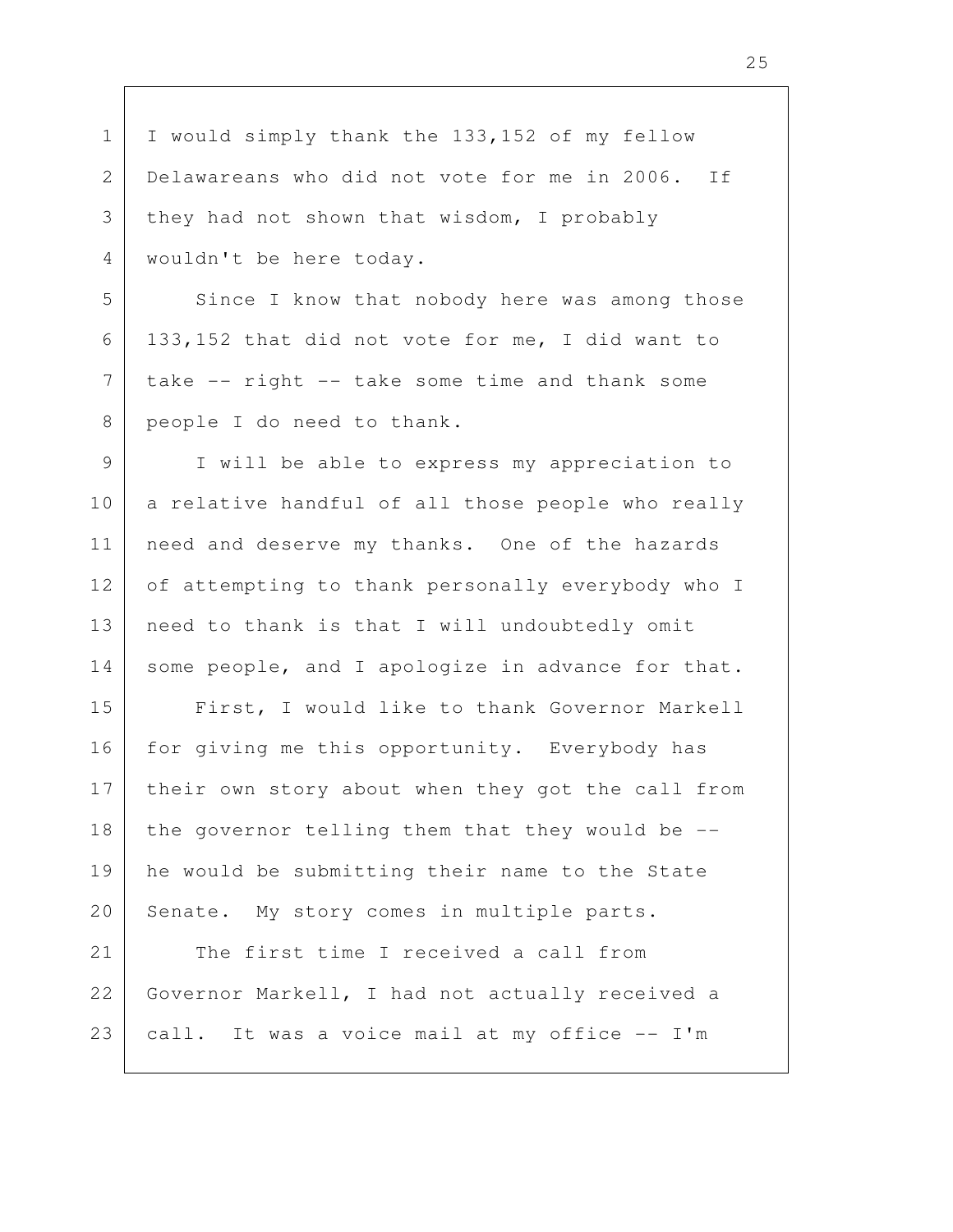saying this because he's not here, of course. It was because I wasn't in the office at the time. He called about 6:30 at night. It was bad news. He said, "I'm going in a different direction." So I thought, Well, you know, if only I had been there. He probably went to the next person on the list then. 1 2 3 4 5 6 7

So the next time, I had an idea about when he would be making a call. So I stayed late every night, and I spoke to him in person. That wasn't the issue, but on the brighter side of things, the State did get their money out of me that week. 8 9 10 11 12 13

Then the third time I was waiting for Judge Davis' 9:30 sentencings to begin, and I saw Sean Sullivan. He said, "When do you think the governor is going to call?" I said, "Well, could be any minute. Could be the end of the month. Who knows." 14 15 16 17 18 19

Of course, Judge Davis entered the courtroom for his 9:30 sentencing at 9:28, and nobody was there. So he had to recess. That's when I got the call, I think. He may have been on the 20 21 22 23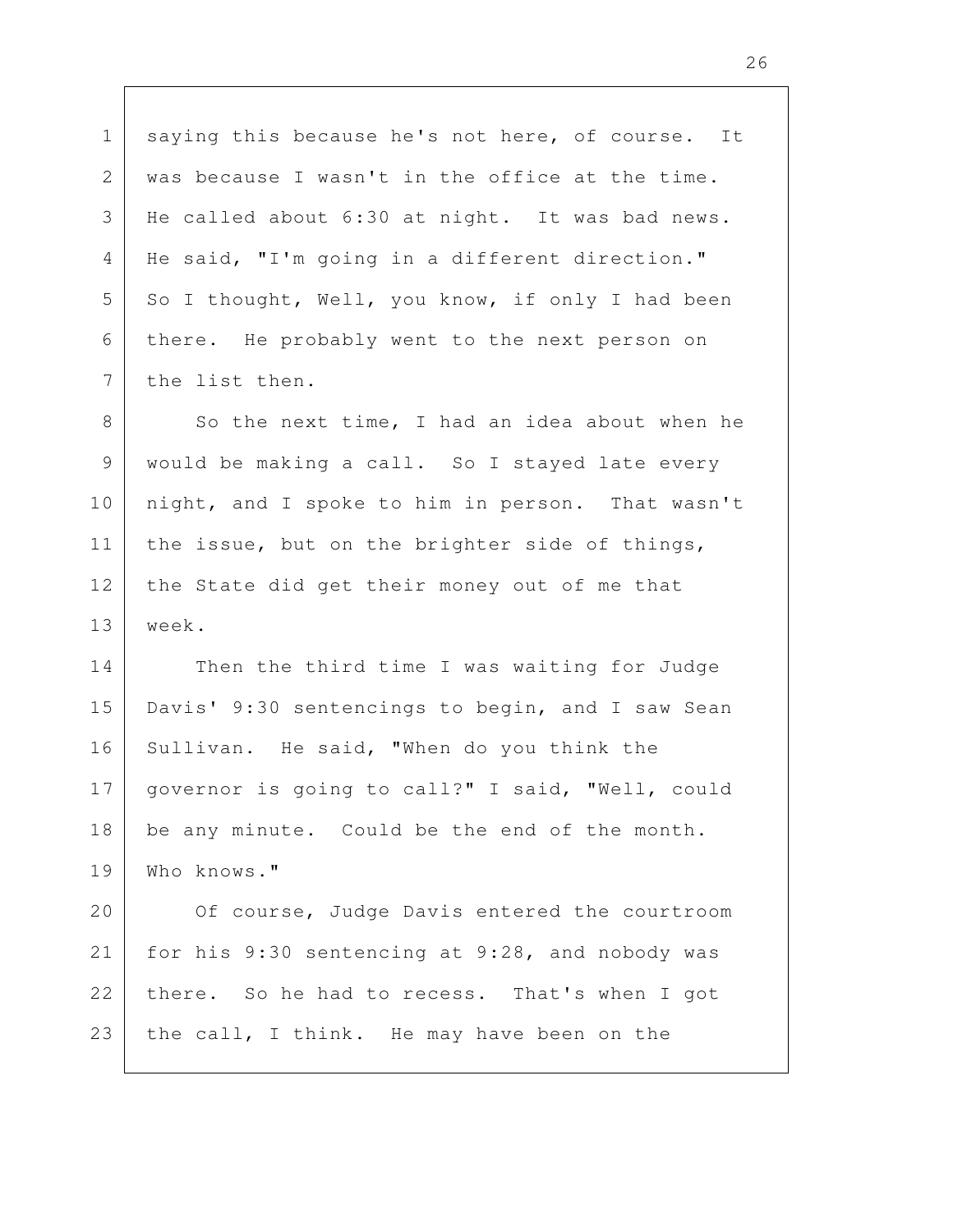bench. 1

| $\overline{2}$ | At any rate, the governor called and told me      |
|----------------|---------------------------------------------------|
| 3              | that he was submitting my name. First, he asked   |
| 4              | me if I still wanted the job, and I said, "Sure." |
| 5              | So he said, "Well, I have to ask you to keep that |
| 6              | sort of under your hat for a couple of hours      |
| 7              | until I make my notifications. I have to call     |
| 8              | the Senate, some senators. I don't want it        |
| 9              | getting out before I tell them." So I said,       |
| 10             | "Well, Governor, I've waited 12 years. I can      |
| 11             | wait a couple more hours. No problem."            |
| 12             | So I do want to thank the governor. I also        |
| 13             | want to thank the members of Judicial Nominating  |
| 14             | Commission for their persistence in stubbornly    |
| 15             | referring me to the governors. I appreciate       |
| 16             | that.                                             |
| 17             | I want to thank people too, some people who       |
| 18             | are not here today. I want to begin by thanking   |
| 19             | my father. My father set high standards and       |
| 20             | expected much of his children, but there was no   |
| 21             | stronger supporter of his children than he.<br>He |
| 22             | was there for everything we did, rearranging his  |
| 23             | work schedule to come to watch me play in an      |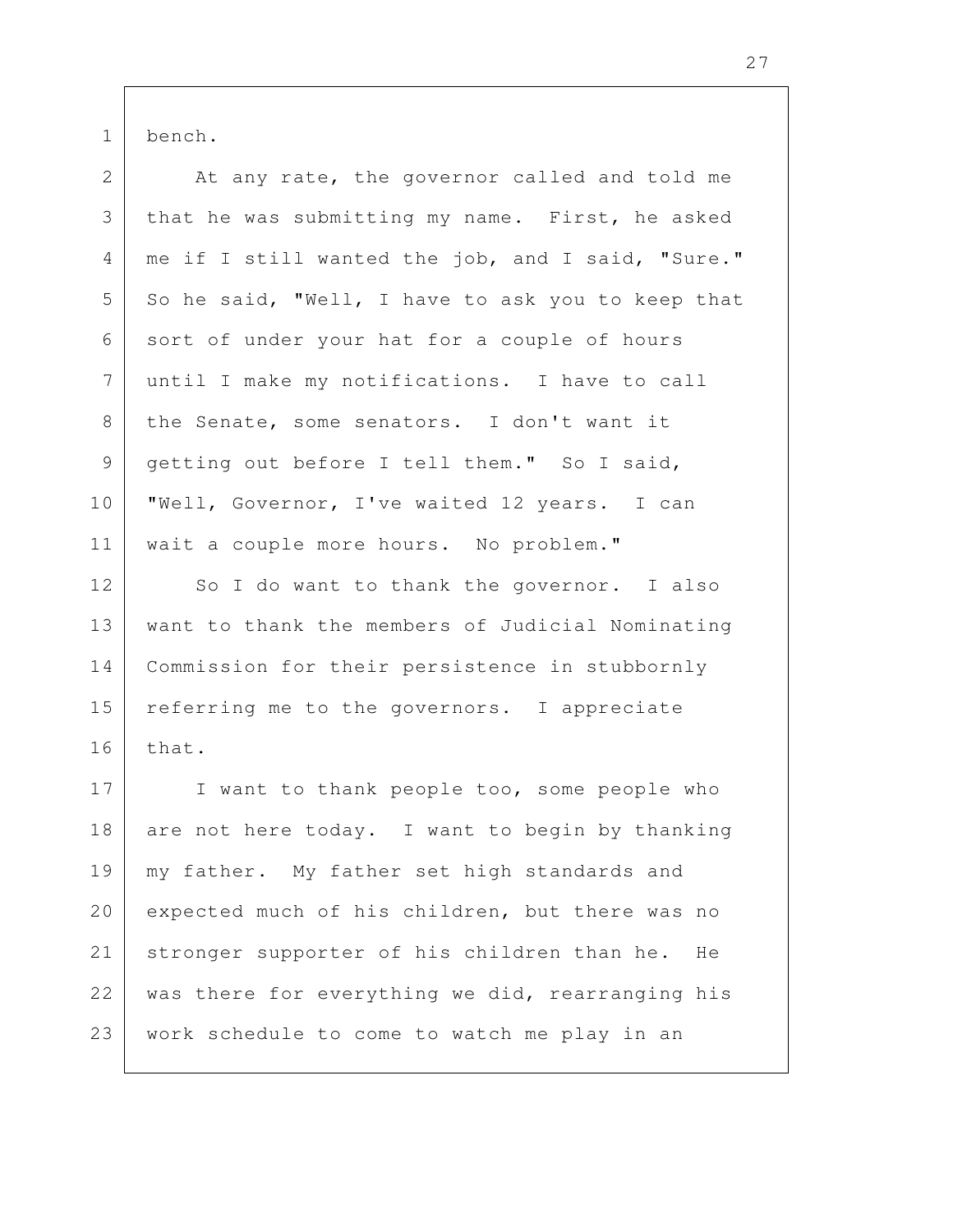2

3

4

5

6

7

1

eight-minute running clock, junior high JV basketball game that took place between the halves of the regular varsity game. Nobody cared about those games, but he did, and he was there. He supported us. He would have been so proud to be here today, but he passed away 11 years ago nearly.

My mother -- I say my father, there's no stronger supporter of her children than my father. That's not true. My mother, who is 93, circumstances sort of prevent her from being here today, but she would tell me my father was stubborn, but in her own gentle way, there isn't a stronger, more determined person than I have ever met in my life. 8 9 10 11 12 13 14 15

Whenever I see her -- I try to visit her all the time -- I say, "Mom, how does it feel to be 93?" She shakes her head and says, "Shocking." 16 17 18

My sister, Sue. My sister, Sue, was killed in 1987 in an automobile crash, and she left behind three small children. 19 20 21

Robbie, who was about ten months at the time, was the youngest. Those three children are here 22 23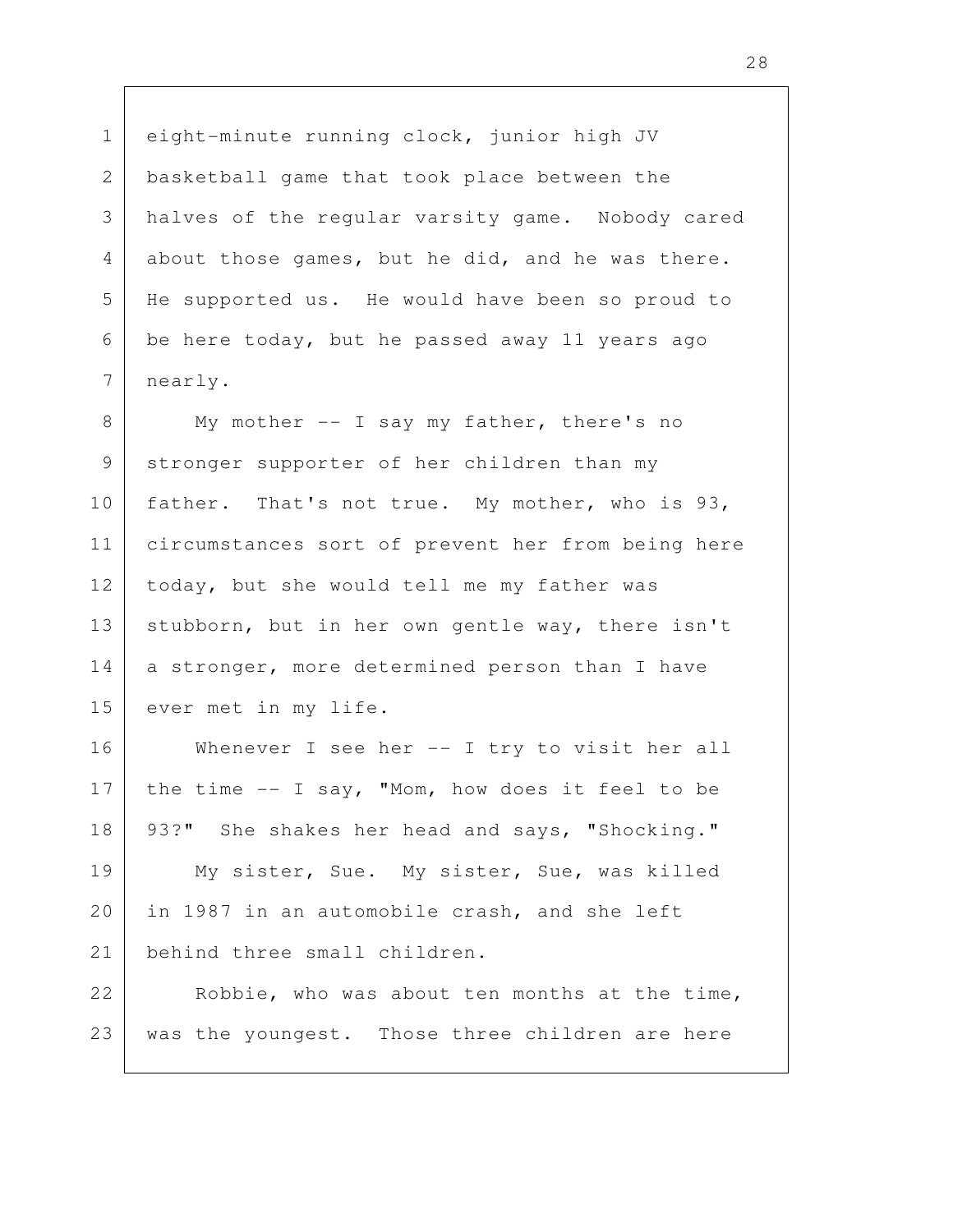today. They are all grown. Katie, who held the Bible. Mike, who is helping baby-sit over there, and Robbie, who is helping as well. You mean so much to me. Every time I look at you, I am reminded of my sister. I really appreciate your presence here today. There are two others who are not blood relatives I want to mention. The first is Marie Glynn, and the second is Peter Letang. Marie and I worked together for over a dozen years, and, of course, everyone knows Peter. Both of them fought epic battles against cancer and ultimately died. I miss them. I wish they were here today. I know they would be if they were still alive. I especially miss the ability not to hear Peter tell an improved version of the ceremony in the years to come. To my brother, Guy, and his wife, Sue, they have set an example for me. They have raised four wonderful children, Corky, who is not here; he is a bit of a prodigy in math and physics. Whenever I tell my mother that he is in Cornell at graduate school studying physics, and she just 1 2 3 4 5 6 7 8 9 10 11 12 13 14 15 16 17 18 19 20 21 22 23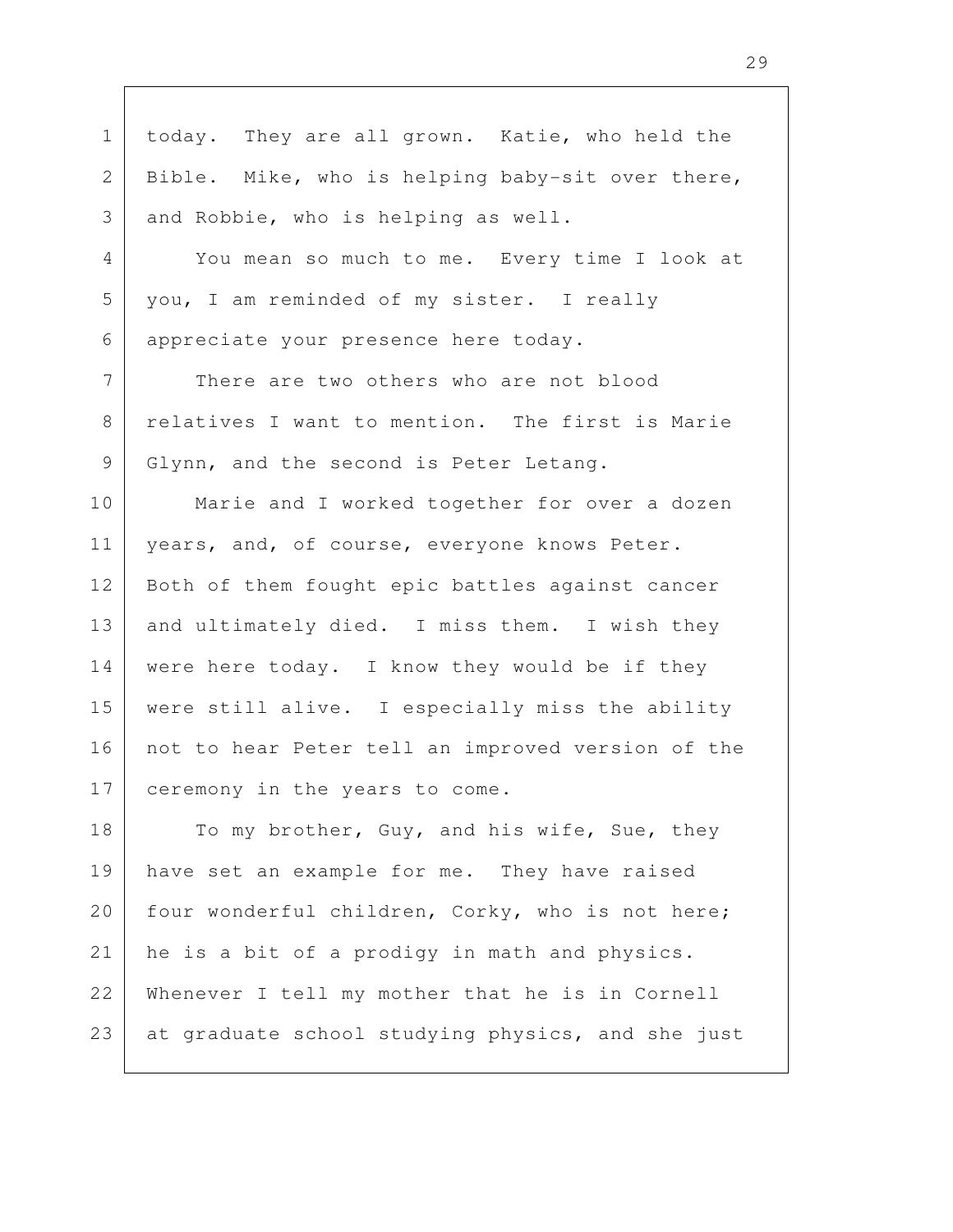looks at me, shakes her head and says, "Well, he didn't get that from me." He didn't get that from me either. He didn't get it from my brother. Sue, no. But Kyle is the next oldest is here. He had a lacrosse career at The Haverford School, Johns Hopkins University. Unlike many of his peers, he actually has a well paying job. Abbey, who is also here, taking care of kids, she has a real -- they are not hers. Let's get that straight. She has a real affinity for that and will be a wonderful elementary schoolteacher. Kevin, who led the Pledge of Allegiance, I was privileged to be at his commissioning as the second lieutenant in the Marine Corps in May. We are looking forward and honored by him as a Marine. I know my father, who was a Marine colonel, would have been just as proud at your commissioning. Professionally, I have been blessed to spend the bulk of my career in public service, in the Attorney General's Office, the United States Attorney's Office, and Public Defender's Office. 1 2 3 4 5 6 7 8 9 10 11 12 13 14 15 16 17 18 19 20 21 22 23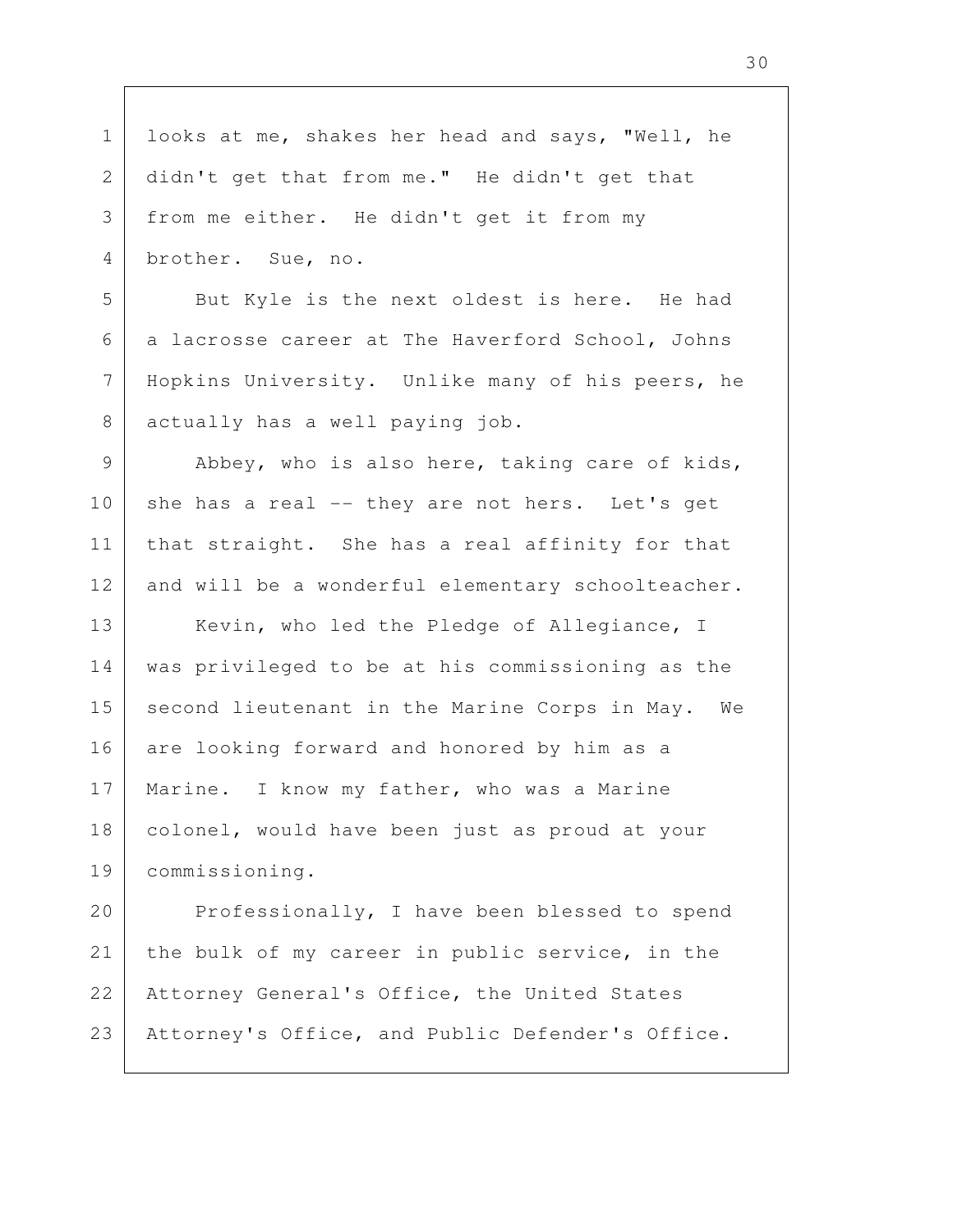Richard Gebelein hired me in the Attorney General's Office. Charley Oberly gave me any number of opportunities to grow and to develop my skills. I appreciate that very much.

1

2

3

4

5

6

7

9

I've already talked about Kathy a little bit. She was one of my first supervisors, my second supervisor actually.

Tim Barron was my first. He taught me, among other things, the value of the nolle prosequi. It is a weapon I sorely miss in the Public Defender's Office. It is the ability to do that. I don't want to do this anymore. You don't know how many times I wanted to do that as a public defender. 8 10 11 12 13 14

I thank Charley for allowing me the opportunity to go to Dover and supervise that office there. I know I wasn't your first choice to do that or your second or your third, but I was the one who said yes. 15 16 17 18 19

I had an opportunity to see how trial judges work. I had a great opportunity to try, probably spend more days in trial in front of then Judge Ridgely than any judge I have ever spent time in 20 21 22 23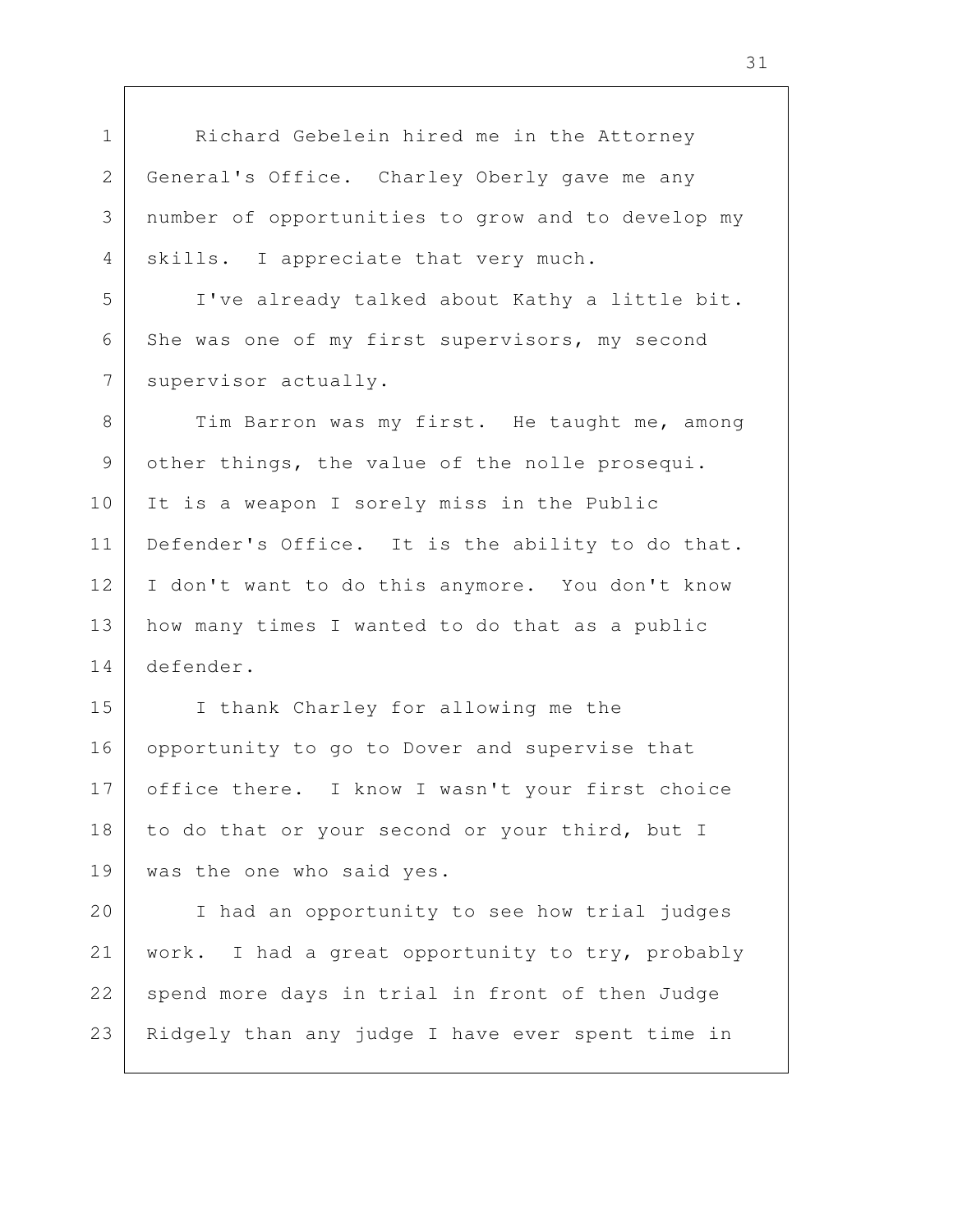front of, month long trials, many of them capital murders. 1 2

3

4

5

6

7

I learned from Justice Ridgely the value of doing the same thing in the same circumstance every time. People expect that, and it's the way fairness is administered, and I hope I am able to do that as a judge myself.

I spent three months trying a case with Gene Hall. Many of you may think that that was a punishment. It was not. I learned so much talking with Gene, trying capital murder cases with Charley Butler. 8 9 10 11 12

We drove up and down the highway trying David Dawson, scheming on our way. The poor defense never had a prayer. 13 14 15

Judge Brady, Jane Brady, who allowed me to be New Castle Prosecutor, State Prosecutor and Chief Deputy Attorney General, trying cases with Steve Wood, who is one of the finest trial lawyers anybody will have an opportunity to see. 16 17 18 19 20

And, finally, I would be  $-$ - I have to say as a trial lawyer the culmination, high point of my career was when I had the opportunity to try 21 22 23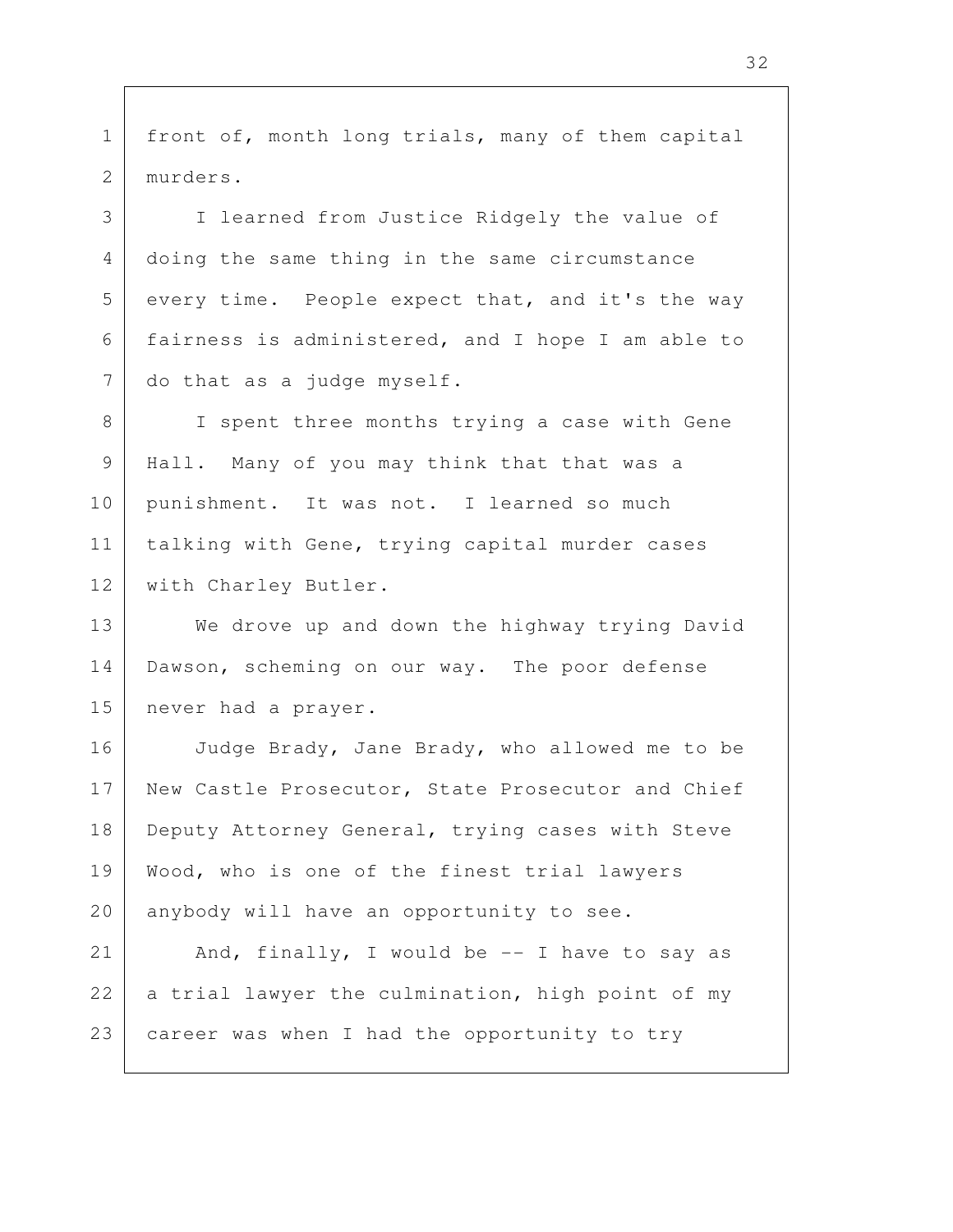State versus Thomas Capano with Colm Connelly. There is no one who was better prepared, more ethical, a finer colleague than Colm, and even though on my tombstone, it will be the other guy who tried the case with Colm. I appreciate that, and I appreciate the opportunity you gave me to become an Assistant United States Attorney and work with you and Richard Andrews and many other fine, fine Assistant United States Attorneys. In 2006, I made a decision to leave that great, high paying, prestigious job to run for Attorney General. I promise you, I will make better decisions as a judge. And to Brendan and the Public Defender's Office, that is a difficult job. It takes exceptional lawyers to do that job well. Unlike the Deputy Attorney General, the Public Defenders have no power of the nolle prosequi. Sometimes when you are caught between a difficult client and a difficult State with all the evidence, you feel like you are merely shadow boxing the apocalypse. You don't know what to do, but there are wonderful lawyers working in that office. 1 2 3 4 5 6 7 8 9 10 11 12 13 14 15 16 17 18 19 20 21 22 23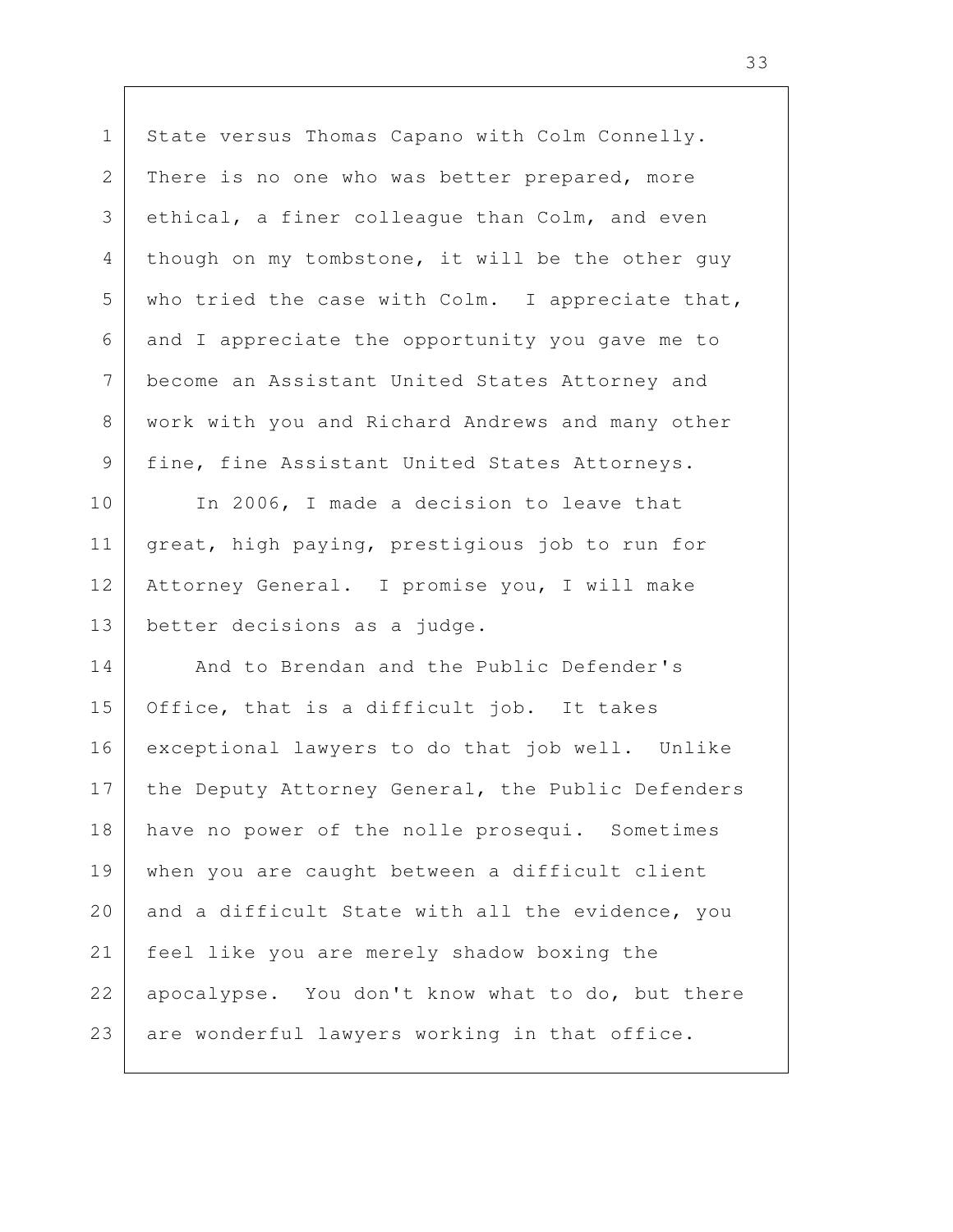Todd Connor was a great supervisor. I was able to bounce things off of him on a daily basis. Bob Goff took on some of the most challenging cases you could imagine, some of the most disreputable clients and represented them in the finest tradition of Delaware lawyers.

1

2

3

4

5

6

8

9

11

Kevin O'Connell is another great lawyer in the Public Defender's Office. If any of you were present at the party that the Public Defender's Office had for me when I left a few weeks ago, you know now why Kevin was not asked to speak today. 7 10 12

I have had the privilege to practice in this Court for nearly 30 years. In that time, I have tried cases with and against some of the finest lawyers of the day. 13 14 15 16

I've also tried cases before all but a very few of the judges of this Court, who have served in this Court in that time, and some of whom have gone on to serve as Justices of the Supreme Court, on the Chancery Court, United States District Court. I hope I have learned something, if not only by osmosis, from their collective 17 18 19 20 21 22 23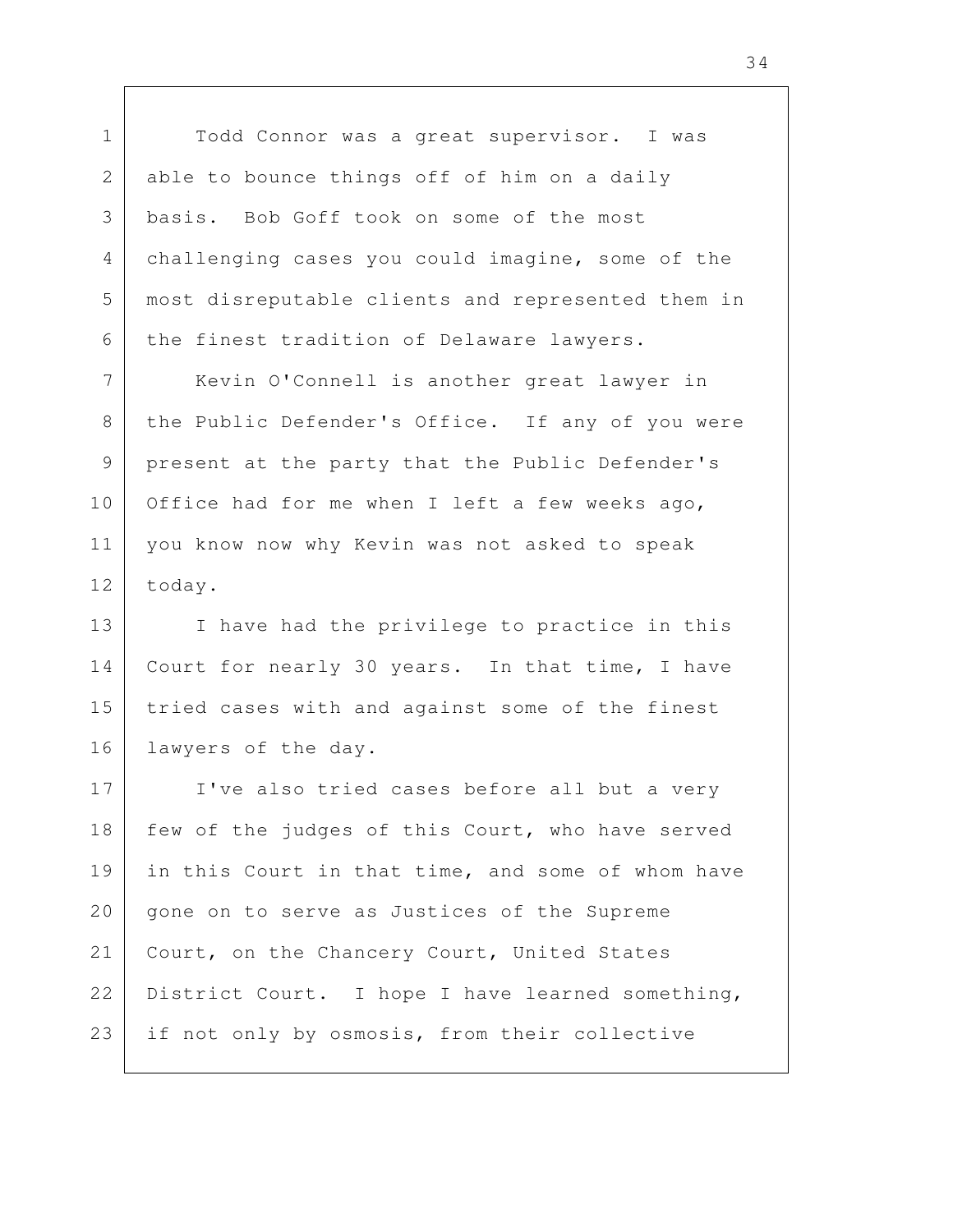wisdom.

1

2

3

4

5

6

8

9

As for the current members of the Court, I cannot ask for more welcoming and helpful group. I appreciate your kindness in accepting me as one of your colleagues. Thank you very much. I'm not done -- almost though.

In preparing my remarks today, I had an opportunity to look at the transcripts of the ceremonies of previous investiture ceremonies, most of which are online. Curiously, Judge Butler's is not yet online. I can only assume he is still revising and extending his remarks. 7 10 11 12

But I was struck by Judge Wallace's remarks about humility, and Judge Wallace's remarks, I think, are endorsed by a higher authority, not the Supreme Court. I am referring to the gospels of Mark and Luke. They tell us whoever exalts himself will be humbled, whoever humbles himself will be exalted. 13 14 15 16 17 18 19

I had a real life opportunity to experience that. I had a car that was being repaired in a place on the 4th Street -- if you indulge, just one more story. So I told them, leave it on 4th 20 21 22 23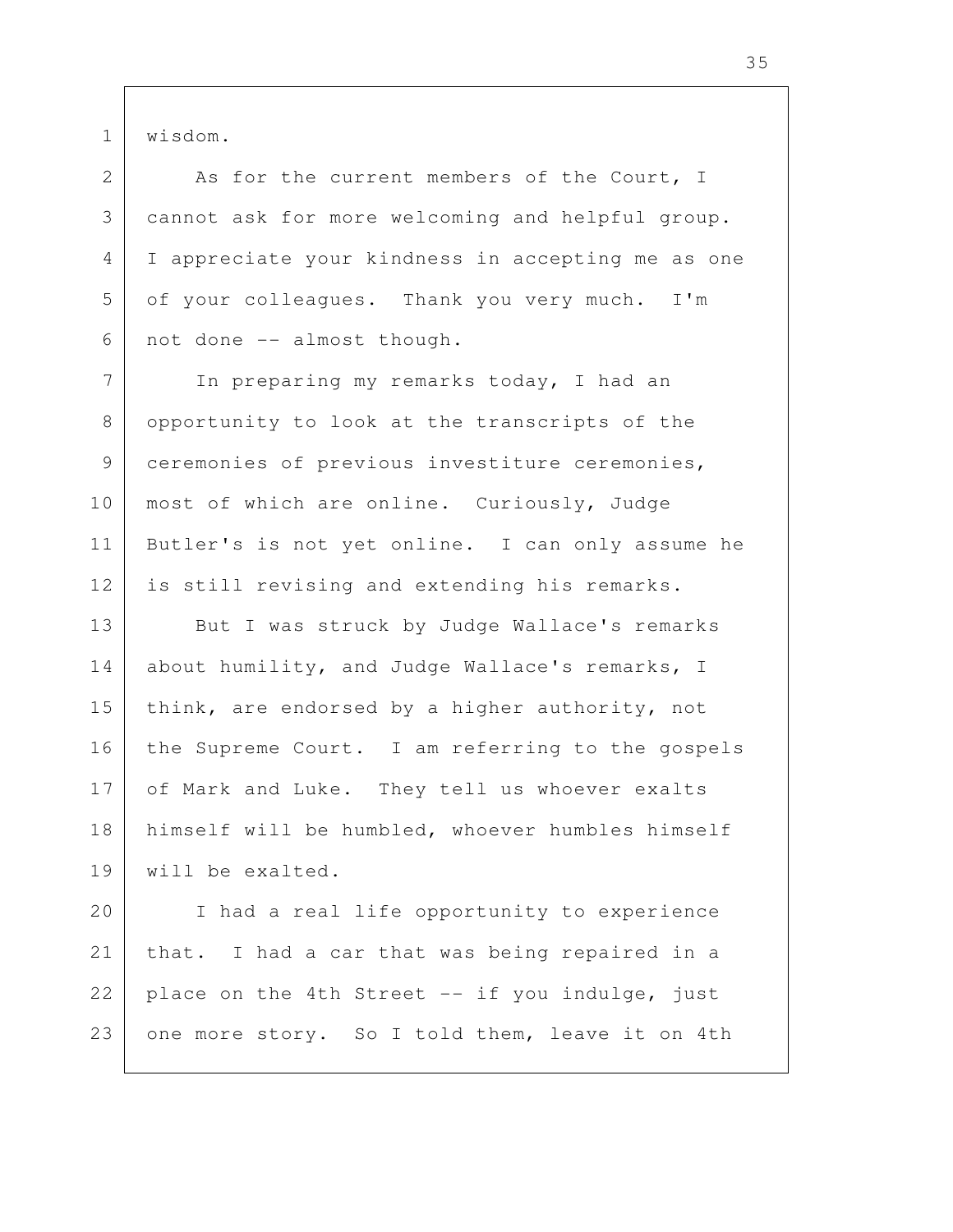| Street. I will pick it up after my run, which I   |
|---------------------------------------------------|
| did. I was coming down Greenhill Avenue about to  |
| turn onto 4th Street. Before I got to Greenhill,  |
| there was a car coming out of a restaurant on the |
| left-hand side. It was four young ladies in the   |
| car, and so, you know, I'm running. I'm feeling   |
| pretty good, and a woman in the back rolls down   |
| the window, and she gives me a thumbs up, two     |
| thumbs up. I'm feeling even better. I don't       |
| know if that's why I didn't see the metal spike   |
| in the ground on the corner of 4th and Greenhill  |
| or not, but I didn't and I face planted.          |
| So before I even had a chance to see if I was     |
| injured, I looked around, and, fortunately, they  |
| didn't see my fall, but I did learn a lesson from |
| that. That's a lesson that Proverbs teaches. It   |
| is contracted to say that the pride goeth before  |
| the fall, literally.                              |
| One more person I want to thank -- I don't        |
| know if he had a chance to be here or not -- is   |
| the person I am replacing, and that is Judge      |
| Toliver. I wanted to thank him, first of all,     |
| for retiring when I was still young enough to     |
|                                                   |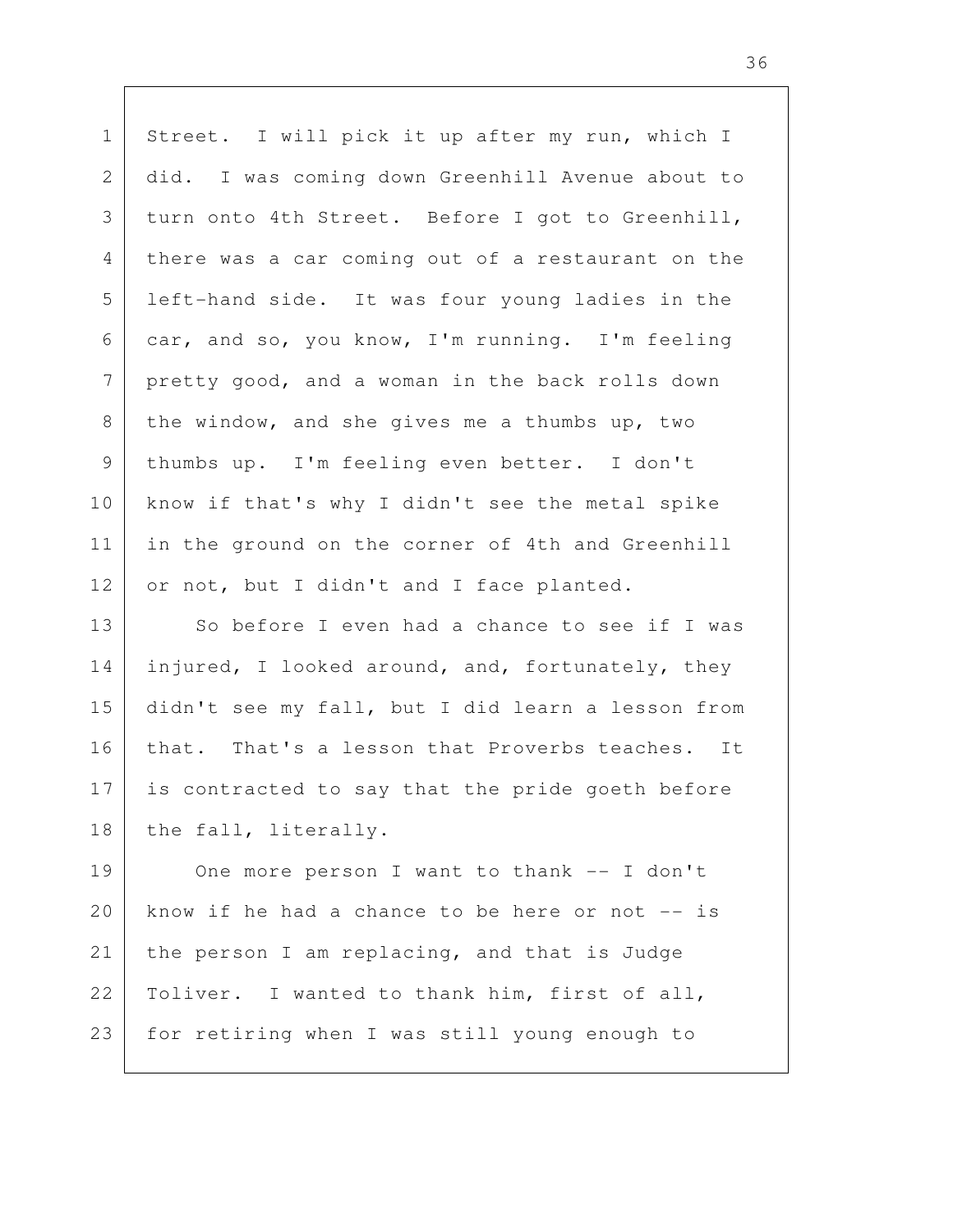apply for this position. I also wanted to thank him for cleaning out his office and for leaving robes for me. I looked in the closet, and there were two robes, one of which had the initials BB in it, which I took to be Bernard Balick, who I don't believe served on this Court since 1994, and the other was not actually a robe. It was a dress. You'll have to ask him about that. He gave me an explanation that, as a judge, he would not have believed. I do want to thank him for his example as a judge though. For a person he would describe as vertically challenged, he left some awful big shoes to fill. It is said that with great power comes great responsibility. With God's help, I will do my best to do justice in all that I do and for all who come before this Court. Thank you. (Applause.) PRESIDENT JUDGE VAUGHN: Please remain standing for the benediction. REVEREND GODWIN: Go forth into the world in peace, be of good courage, hold fast and raise up 1 2 3 4 5 6 7 8 9 10 11 12 13 14 15 16 17 18 19 20 21 22 23